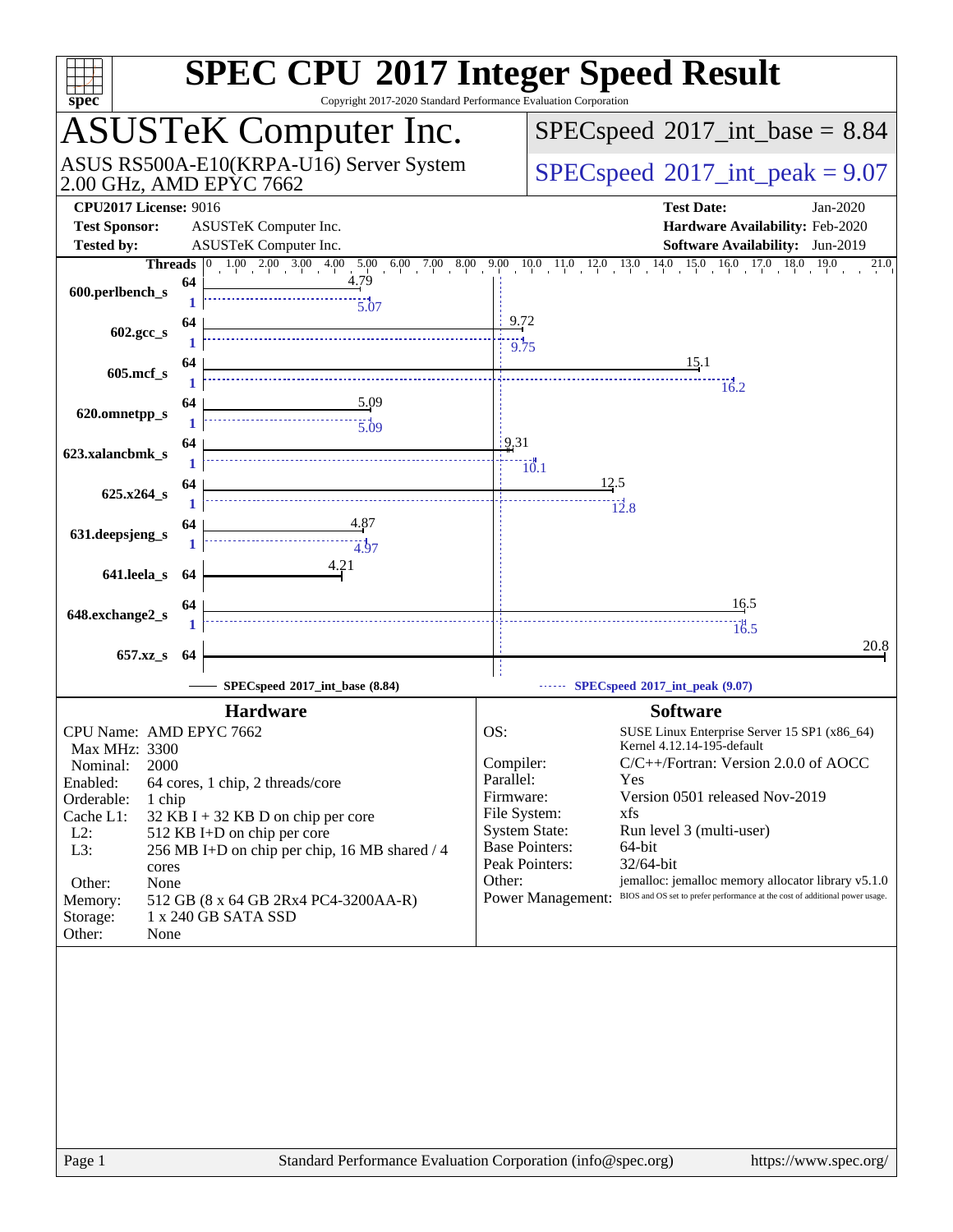

Copyright 2017-2020 Standard Performance Evaluation Corporation

# ASUSTeK Computer Inc.

2.00 GHz, AMD EPYC 7662 ASUS RS500A-E10(KRPA-U16) Server System  $\sqrt{\text{SPEC speed}^{\otimes}2017\text{ int peak}} = 9.07$ 

 $SPECspeed^{\circ}2017\_int\_base = 8.84$  $SPECspeed^{\circ}2017\_int\_base = 8.84$ 

**[Test Sponsor:](http://www.spec.org/auto/cpu2017/Docs/result-fields.html#TestSponsor)** ASUSTeK Computer Inc. **[Hardware Availability:](http://www.spec.org/auto/cpu2017/Docs/result-fields.html#HardwareAvailability)** Feb-2020 **[Tested by:](http://www.spec.org/auto/cpu2017/Docs/result-fields.html#Testedby)** ASUSTeK Computer Inc. **[Software Availability:](http://www.spec.org/auto/cpu2017/Docs/result-fields.html#SoftwareAvailability)** Jun-2019

**[CPU2017 License:](http://www.spec.org/auto/cpu2017/Docs/result-fields.html#CPU2017License)** 9016 **[Test Date:](http://www.spec.org/auto/cpu2017/Docs/result-fields.html#TestDate)** Jan-2020

#### **[Results Table](http://www.spec.org/auto/cpu2017/Docs/result-fields.html#ResultsTable)**

|                                     | <b>Base</b>    |                |       |                |       | <b>Peak</b>    |       |                |                |              |                |              |                |              |
|-------------------------------------|----------------|----------------|-------|----------------|-------|----------------|-------|----------------|----------------|--------------|----------------|--------------|----------------|--------------|
| <b>Benchmark</b>                    | <b>Threads</b> | <b>Seconds</b> | Ratio | <b>Seconds</b> | Ratio | <b>Seconds</b> | Ratio | <b>Threads</b> | <b>Seconds</b> | <b>Ratio</b> | <b>Seconds</b> | <b>Ratio</b> | <b>Seconds</b> | <b>Ratio</b> |
| $600.$ perlbench $\mathsf{S}$       | 64             | 371            | 4.79  | 371            | 4.79  | 371            | 4.78  |                | 350            | 5.08         | 350            | 5.07         | 352            | 5.04         |
| $602.\text{gcc}\_\text{s}$          | 64             | 410            | 9.71  | 410            | 9.72  | 409            | 9.73  |                | 408            | 9.75         | 408            | 9.75         | 409            | 9.74         |
| $605$ .mcf s                        | 64             | 313            | 15.1  | 313            | 15.1  | 313            | 15.1  |                | 292            | 16.2         | 292            | 16.2         | 293            | 16.1         |
| 620.omnetpp_s                       | 64             | 321            | 5.08  | 320            | 5.10  | 320            | 5.09  |                | 320            | 5.09         | 320            | 5.09         | 320            | 5.09         |
| 623.xalancbmk s                     | 64             | 152            | 9.31  | 150            | 9.42  | 153            | 9.26  |                | 140            | 10.1         | 140            | 10.1         | 141            | 10.1         |
| 625.x264 s                          | 64             | 141            | 12.5  | 141            | 12.5  | 142            | 12.5  |                | 138            | 12.8         | 138            | 2.8          | 138            | 12.8         |
| 631.deepsjeng_s                     | 64             | 294            | 4.87  | 294            | 4.87  | 295            | 4.86  |                | 288            | 4.97         | 289            | 4.96         | 288            | 4.97         |
| 641.leela s                         | 64             | 406            | 4.20  | 405            | 4.22  | 405            | 4.21  | 64             | 406            | 4.20         | 405            | 4.22         | 405            | 4.21         |
| 648.exchange2_s                     | 64             | 178            | 16.5  | 178            | 16.5  | 178            | 16.5  |                | 178            | 16.5         | 179            | 16.4         | 178            | 16.5         |
| $657.xz$ <sub>S</sub>               | 64             | 298            | 20.8  | 298            | 20.8  | 298            | 20.7  | 64             | 298            | 20.8         | 298            | 20.8         | 298            | 20.7         |
| $SPECspeed*2017$ int base =<br>8.84 |                |                |       |                |       |                |       |                |                |              |                |              |                |              |

**[SPECspeed](http://www.spec.org/auto/cpu2017/Docs/result-fields.html#SPECspeed2017intpeak)[2017\\_int\\_peak =](http://www.spec.org/auto/cpu2017/Docs/result-fields.html#SPECspeed2017intpeak) 9.07**

Results appear in the [order in which they were run.](http://www.spec.org/auto/cpu2017/Docs/result-fields.html#RunOrder) Bold underlined text [indicates a median measurement](http://www.spec.org/auto/cpu2017/Docs/result-fields.html#Median).

#### **[Compiler Notes](http://www.spec.org/auto/cpu2017/Docs/result-fields.html#CompilerNotes)**

The AMD64 AOCC Compiler Suite is available at <http://developer.amd.com/amd-aocc/>

#### **[Submit Notes](http://www.spec.org/auto/cpu2017/Docs/result-fields.html#SubmitNotes)**

The config file option 'submit' was used. 'numactl' was used to bind copies to the cores. See the configuration file for details.

#### **[Operating System Notes](http://www.spec.org/auto/cpu2017/Docs/result-fields.html#OperatingSystemNotes)**

'ulimit -s unlimited' was used to set environment stack size 'ulimit -l 2097152' was used to set environment locked pages in memory limit

runcpu command invoked through numactl i.e.: numactl --interleave=all runcpu <etc>

Set dirty\_ratio=8 to limit dirty cache to 8% of memory Set swappiness=1 to swap only if necessary Set zone\_reclaim\_mode=1 to free local node memory and avoid remote memory sync then drop\_caches=3 to reset caches before invoking runcpu

dirty ratio, swappiness, zone reclaim mode and drop caches were all set using privileged echo (e.g. echo 1 > /proc/sys/vm/swappiness).

Transparent huge pages set to 'always' for this run (OS default)

| Page 2 | Standard Performance Evaluation Corporation (info@spec.org) | https://www.spec.org/ |
|--------|-------------------------------------------------------------|-----------------------|
|        |                                                             |                       |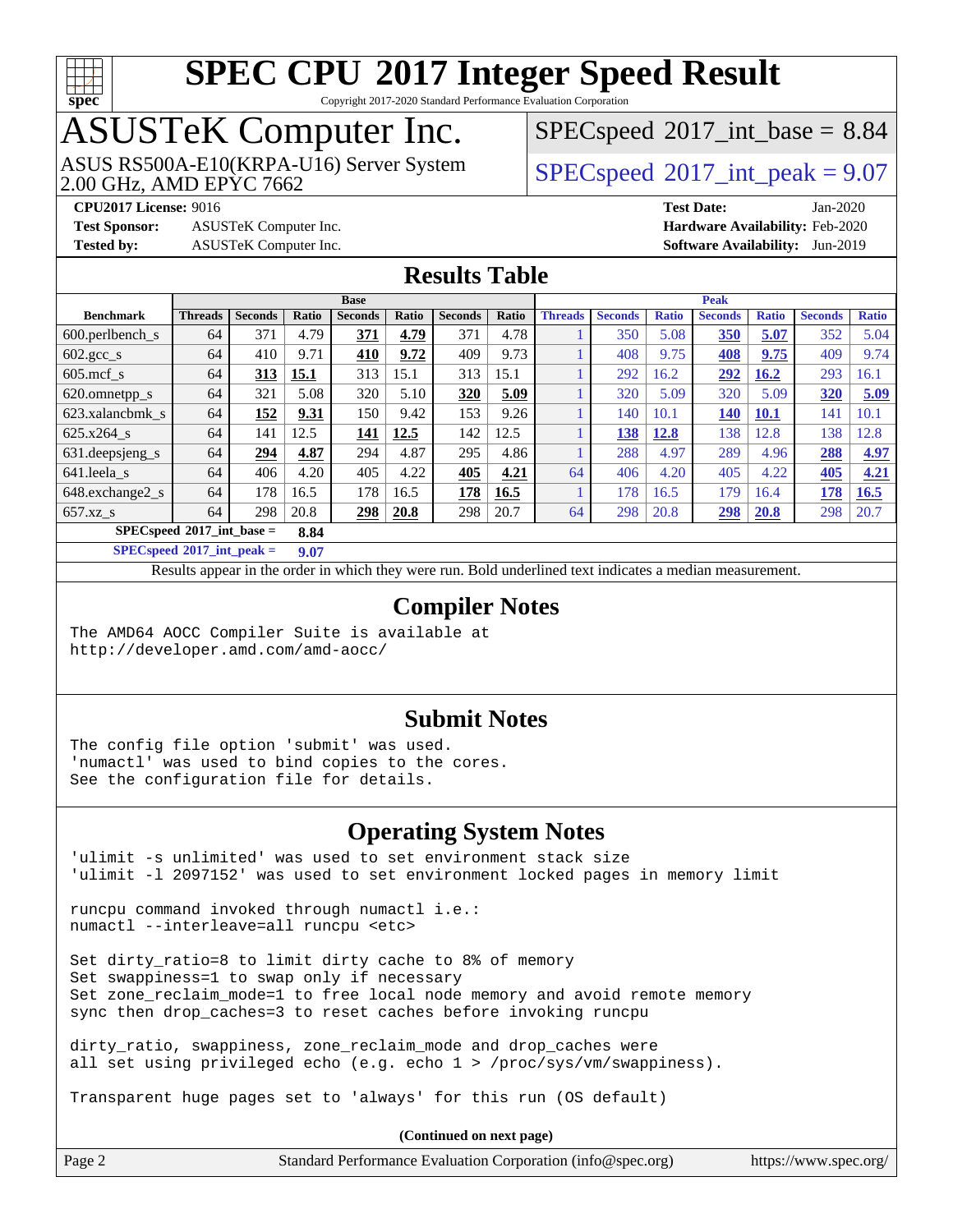

Copyright 2017-2020 Standard Performance Evaluation Corporation

## ASUSTeK Computer Inc.

2.00 GHz, AMD EPYC 7662 ASUS RS500A-E10(KRPA-U16) Server System  $\left| \text{SPEC speed} \right|^{200}$  int\_peak = 9.07

 $SPECspeed^{\circ}2017\_int\_base = 8.84$  $SPECspeed^{\circ}2017\_int\_base = 8.84$ 

**[Test Sponsor:](http://www.spec.org/auto/cpu2017/Docs/result-fields.html#TestSponsor)** ASUSTeK Computer Inc. **[Hardware Availability:](http://www.spec.org/auto/cpu2017/Docs/result-fields.html#HardwareAvailability)** Feb-2020 **[Tested by:](http://www.spec.org/auto/cpu2017/Docs/result-fields.html#Testedby)** ASUSTeK Computer Inc. **[Software Availability:](http://www.spec.org/auto/cpu2017/Docs/result-fields.html#SoftwareAvailability)** Jun-2019

**[CPU2017 License:](http://www.spec.org/auto/cpu2017/Docs/result-fields.html#CPU2017License)** 9016 **[Test Date:](http://www.spec.org/auto/cpu2017/Docs/result-fields.html#TestDate)** Jan-2020

#### **[Operating System Notes \(Continued\)](http://www.spec.org/auto/cpu2017/Docs/result-fields.html#OperatingSystemNotes)**

OS set to performance mode via cpupower frequency-set -g performance.

#### **[Environment Variables Notes](http://www.spec.org/auto/cpu2017/Docs/result-fields.html#EnvironmentVariablesNotes)**

Environment variables set by runcpu before the start of the run: GOMP\_CPU\_AFFINITY = "0-127" LD\_LIBRARY\_PATH = "/spec2017c1/amd\_speed\_aocc200\_rome\_C\_lib/64;/spec2017c1/amd\_speed\_aocc2 00\_rome\_C\_lib/32:" MALLOC\_CONF = "retain:true" OMP\_DYNAMIC = "false" OMP\_SCHEDULE = "static" OMP STACKSIZE = "128M" OMP\_THREAD\_LIMIT = "128" Environment variables set by runcpu during the 600.perlbench\_s peak run: GOMP\_CPU\_AFFINITY = "0" Environment variables set by runcpu during the 602.gcc\_s peak run: GOMP\_CPU\_AFFINITY = "0" Environment variables set by runcpu during the 605.mcf\_s peak run: GOMP\_CPU\_AFFINITY = "0" Environment variables set by runcpu during the 620.omnetpp s peak run: GOMP\_CPU\_AFFINITY = "0" Environment variables set by runcpu during the 623.xalancbmk\_s peak run: GOMP\_CPU\_AFFINITY = "0" OMP\_STACKSIZE = "128M" Environment variables set by runcpu during the 625.x264\_s peak run: GOMP\_CPU\_AFFINITY = "0"

Environment variables set by runcpu during the 631.deepsjeng\_s peak run: GOMP\_CPU\_AFFINITY = "0"

Environment variables set by runcpu during the 648.exchange2\_s peak run: GOMP\_CPU\_AFFINITY = "0"

#### **[General Notes](http://www.spec.org/auto/cpu2017/Docs/result-fields.html#GeneralNotes)**

Binaries were compiled on a system with 2x AMD EPYC 7601 CPU + 512GB Memory using Fedora 26 NA: The test sponsor attests, as of date of publication, that CVE-2017-5754 (Meltdown)

**(Continued on next page)**

Page 3 Standard Performance Evaluation Corporation [\(info@spec.org\)](mailto:info@spec.org) <https://www.spec.org/>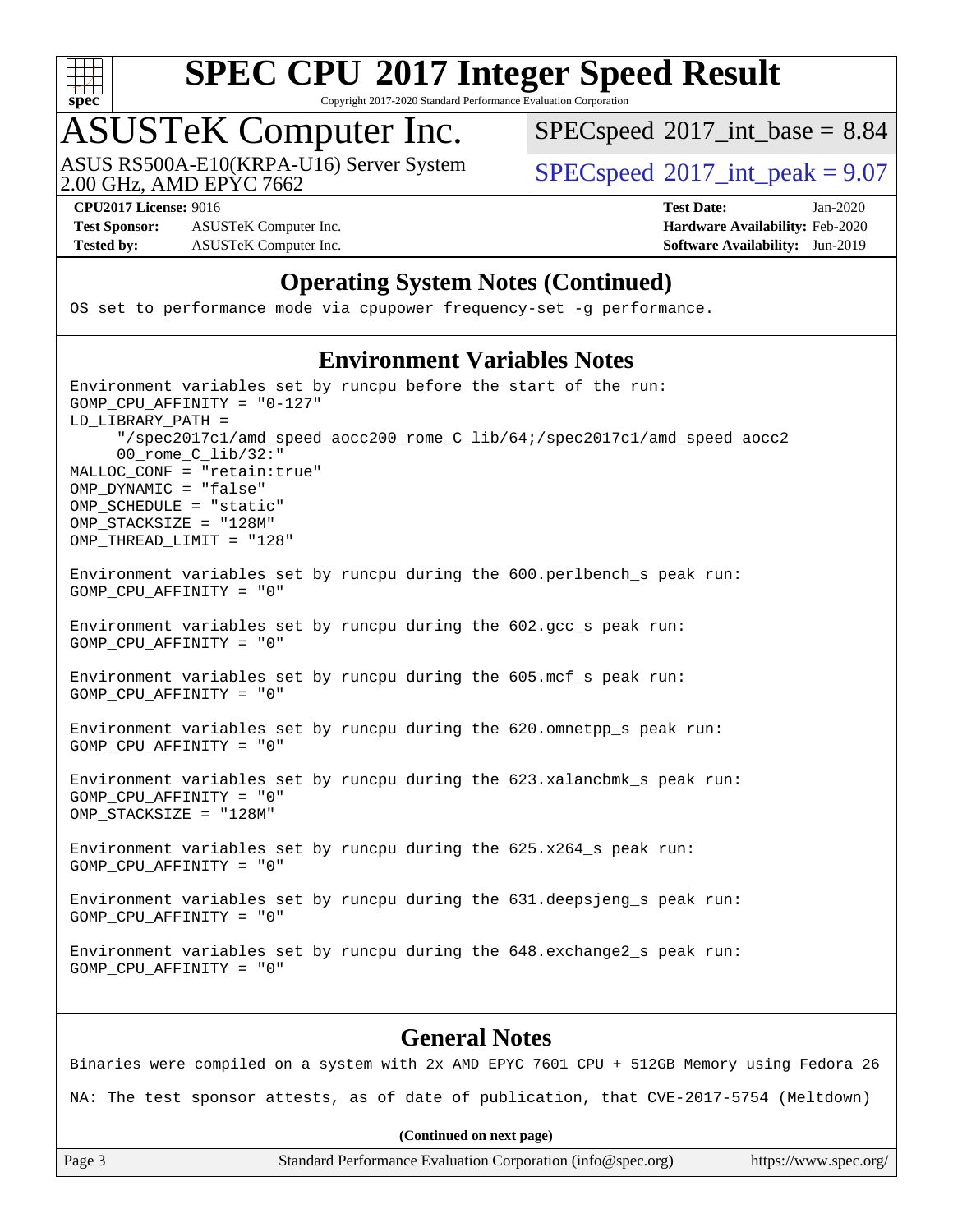

Copyright 2017-2020 Standard Performance Evaluation Corporation

## ASUSTeK Computer Inc.

2.00 GHz, AMD EPYC 7662 ASUS RS500A-E10(KRPA-U16) Server System  $\sqrt{\text{SPEC speed}^{\otimes}2017\text{ int peak}} = 9.07$ 

 $SPECspeed^{\circ}2017\_int\_base = 8.84$  $SPECspeed^{\circ}2017\_int\_base = 8.84$ 

**[Test Sponsor:](http://www.spec.org/auto/cpu2017/Docs/result-fields.html#TestSponsor)** ASUSTeK Computer Inc. **[Hardware Availability:](http://www.spec.org/auto/cpu2017/Docs/result-fields.html#HardwareAvailability)** Feb-2020 **[Tested by:](http://www.spec.org/auto/cpu2017/Docs/result-fields.html#Testedby)** ASUSTeK Computer Inc. **[Software Availability:](http://www.spec.org/auto/cpu2017/Docs/result-fields.html#SoftwareAvailability)** Jun-2019

**[CPU2017 License:](http://www.spec.org/auto/cpu2017/Docs/result-fields.html#CPU2017License)** 9016 **[Test Date:](http://www.spec.org/auto/cpu2017/Docs/result-fields.html#TestDate)** Jan-2020

#### **[General Notes \(Continued\)](http://www.spec.org/auto/cpu2017/Docs/result-fields.html#GeneralNotes)**

is mitigated in the system as tested and documented. Yes: The test sponsor attests, as of date of publication, that CVE-2017-5753 (Spectre variant 1) is mitigated in the system as tested and documented. Yes: The test sponsor attests, as of date of publication, that CVE-2017-5715 (Spectre variant 2) is mitigated in the system as tested and documented.

jemalloc: configured and built with GCC v9.1.0 in Ubuntu 19.04 with -O3 -znver2 -flto jemalloc 5.1.0 is available here: <https://github.com/jemalloc/jemalloc/releases/download/5.1.0/jemalloc-5.1.0.tar.bz2>

#### **[Platform Notes](http://www.spec.org/auto/cpu2017/Docs/result-fields.html#PlatformNotes)**

Page 4 Standard Performance Evaluation Corporation [\(info@spec.org\)](mailto:info@spec.org) <https://www.spec.org/> BIOS Configuration: Power phase shedding = Disabled SVM Mode = Disabled SR-IOV support = Disabled DRAM Scrub time = Disabled NUMA nodes per socket = NPS4 Determinism Slider = Power Sysinfo program /spec2017c1/bin/sysinfo Rev: r6365 of 2019-08-21 295195f888a3d7edb1e6e46a485a0011 running on linux-wv9n Tue Jan 7 00:50:14 2020 SUT (System Under Test) info as seen by some common utilities. For more information on this section, see <https://www.spec.org/cpu2017/Docs/config.html#sysinfo> From /proc/cpuinfo model name : AMD EPYC 7662 64-Core Processor 1 "physical id"s (chips) 128 "processors" cores, siblings (Caution: counting these is hw and system dependent. The following excerpts from /proc/cpuinfo might not be reliable. Use with caution.) cpu cores : 64 siblings : 128 physical 0: cores 0 1 2 3 4 5 6 7 8 9 10 11 12 13 14 15 16 17 18 19 20 21 22 23 24 25 26 27 28 29 30 31 32 33 34 35 36 37 38 39 40 41 42 43 44 45 46 47 48 49 50 51 52 53 54 55 56 57 58 59 60 61 62 63 From lscpu: Architecture: x86\_64 CPU op-mode(s): 32-bit, 64-bit Byte Order: Little Endian Address sizes: 43 bits physical, 48 bits virtual **(Continued on next page)**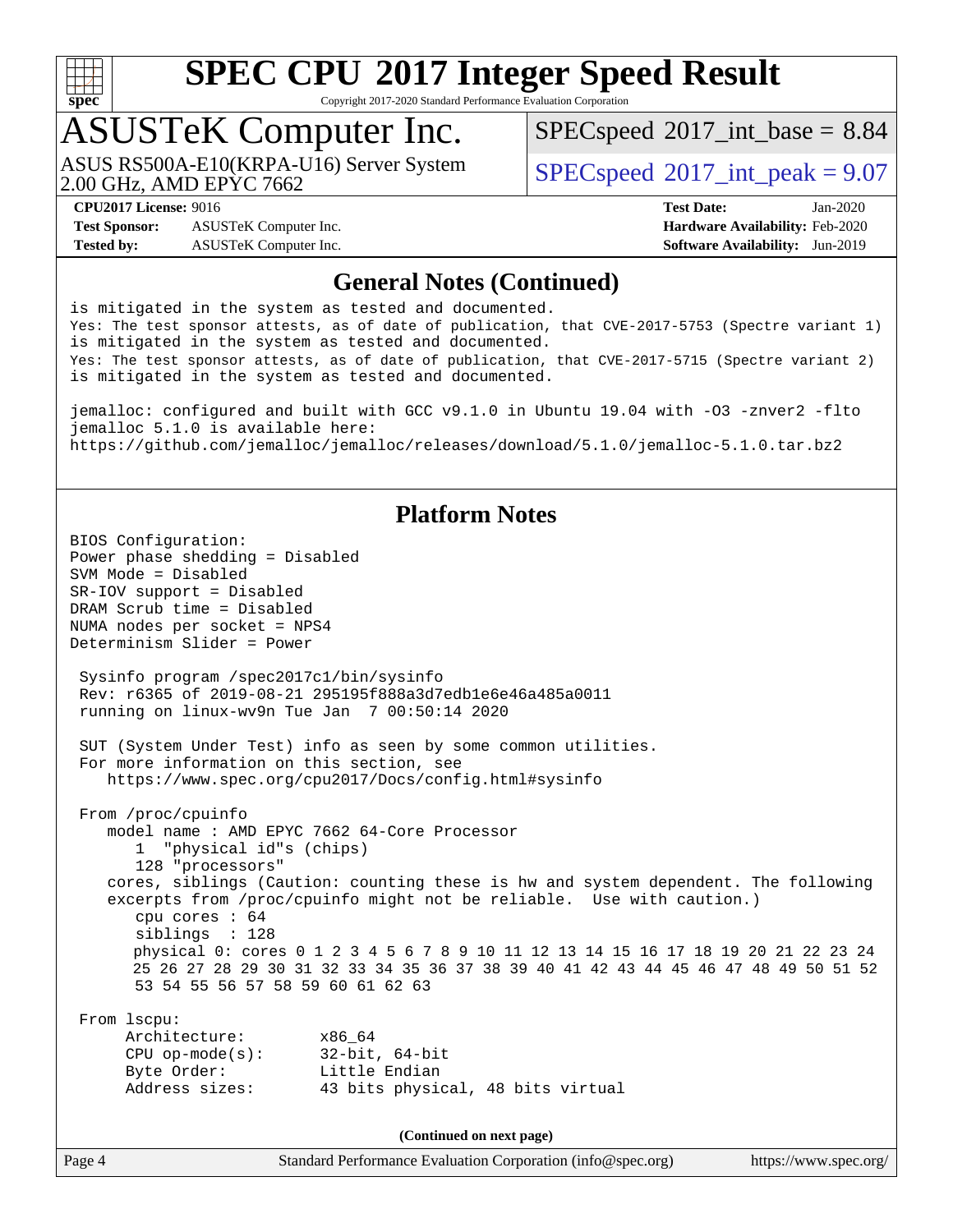

Copyright 2017-2020 Standard Performance Evaluation Corporation

# ASUSTeK Computer Inc.

2.00 GHz, AMD EPYC 7662 ASUS RS500A-E10(KRPA-U16) Server System  $\sqrt{\text{SPEC speed}^{\otimes}2017\text{ int peak}} = 9.07$ 

 $SPECspeed^{\circ}2017\_int\_base = 8.84$  $SPECspeed^{\circ}2017\_int\_base = 8.84$ 

**[Test Sponsor:](http://www.spec.org/auto/cpu2017/Docs/result-fields.html#TestSponsor)** ASUSTeK Computer Inc. **[Hardware Availability:](http://www.spec.org/auto/cpu2017/Docs/result-fields.html#HardwareAvailability)** Feb-2020 **[Tested by:](http://www.spec.org/auto/cpu2017/Docs/result-fields.html#Testedby)** ASUSTeK Computer Inc. **[Software Availability:](http://www.spec.org/auto/cpu2017/Docs/result-fields.html#SoftwareAvailability)** Jun-2019

**[CPU2017 License:](http://www.spec.org/auto/cpu2017/Docs/result-fields.html#CPU2017License)** 9016 **[Test Date:](http://www.spec.org/auto/cpu2017/Docs/result-fields.html#TestDate)** Jan-2020

#### **[Platform Notes \(Continued\)](http://www.spec.org/auto/cpu2017/Docs/result-fields.html#PlatformNotes)**

| CPU(s):                             | 128                              |  |  |  |  |
|-------------------------------------|----------------------------------|--|--|--|--|
| On-line CPU(s) list: $0-127$        |                                  |  |  |  |  |
| Thread(s) per core: $2$             |                                  |  |  |  |  |
| Core(s) per socket: $64$            |                                  |  |  |  |  |
| Socket(s):                          | 1                                |  |  |  |  |
| NUMA node(s):                       | 4                                |  |  |  |  |
| Vendor ID:                          | AuthenticAMD                     |  |  |  |  |
| CPU family:                         | 23                               |  |  |  |  |
| Model:                              | 49                               |  |  |  |  |
| Model name:                         | AMD EPYC 7662 64-Core Processor  |  |  |  |  |
| Stepping:                           | $\Omega$                         |  |  |  |  |
| CPU MHz:                            | 2000.000                         |  |  |  |  |
| $CPU$ $max$ $MHz$ :                 | 2000.0000                        |  |  |  |  |
| CPU min MHz:                        | 1500.0000                        |  |  |  |  |
| BogoMIPS:                           | 4039.89                          |  |  |  |  |
| Virtualization:                     | AMD-V                            |  |  |  |  |
| L1d cache:                          | 32K                              |  |  |  |  |
| Lli cache:                          | 32K                              |  |  |  |  |
| $L2$ cache:                         | 512K                             |  |  |  |  |
| $L3$ cache:                         | 16384K                           |  |  |  |  |
| NUMA node0 $CPU(s): 0-15, 64-79$    |                                  |  |  |  |  |
| NUMA nodel $CPU(s): 16-31,80-95$    |                                  |  |  |  |  |
| NUMA $node2$ $CPU(s):$ 32-47,96-111 |                                  |  |  |  |  |
| NUMA node3 $CPU(s):$ 48-63, 112-127 |                                  |  |  |  |  |
| Flags:                              | fou yme de pse tsc msr pae mce c |  |  |  |  |

pu vme de pse tsc msr pae mce cx8 apic sep mtrr pge mca cmov pat pse36 clflush mmx fxsr sse sse2 ht syscall nx mmxext fxsr\_opt pdpe1gb rdtscp lm constant\_tsc rep\_good nopl xtopology nonstop\_tsc cpuid extd\_apicid aperfmperf pni pclmulqdq monitor ssse3 fma cx16 sse4\_1 sse4\_2 movbe popcnt aes xsave avx f16c rdrand lahf\_lm cmp\_legacy svm extapic cr8\_legacy abm sse4a misalignsse 3dnowprefetch osvw ibs skinit wdt tce topoext perfctr\_core perfctr\_nb bpext perfctr\_l2 mwaitx cpb cat\_l3 cdp\_l3 hw\_pstate sme ssbd sev ibrs ibpb stibp vmmcall fsgsbase bmi1 avx2 smep bmi2 cqm rdt\_a rdseed adx smap clflushopt clwb sha\_ni xsaveopt xsavec xgetbv1 xsaves cqm\_llc cqm\_occup\_llc cqm\_mbm\_total cqm\_mbm\_local clzero irperf xsaveerptr arat npt lbrv svm\_lock nrip\_save tsc\_scale vmcb\_clean flushbyasid decodeassists pausefilter pfthreshold avic v\_vmsave\_vmload vgif umip rdpid overflow\_recov succor smca

 /proc/cpuinfo cache data cache size : 512 KB

 From numactl --hardware WARNING: a numactl 'node' might or might not correspond to a physical chip. available: 4 nodes (0-3) node 0 cpus: 0 1 2 3 4 5 6 7 8 9 10 11 12 13 14 15 64 65 66 67 68 69 70 71 72 73 74 75 76 77 78 79 node 0 size: 128825 MB node 0 free: 128521 MB node 1 cpus: 16 17 18 19 20 21 22 23 24 25 26 27 28 29 30 31 80 81 82 83 84 85 86 87 88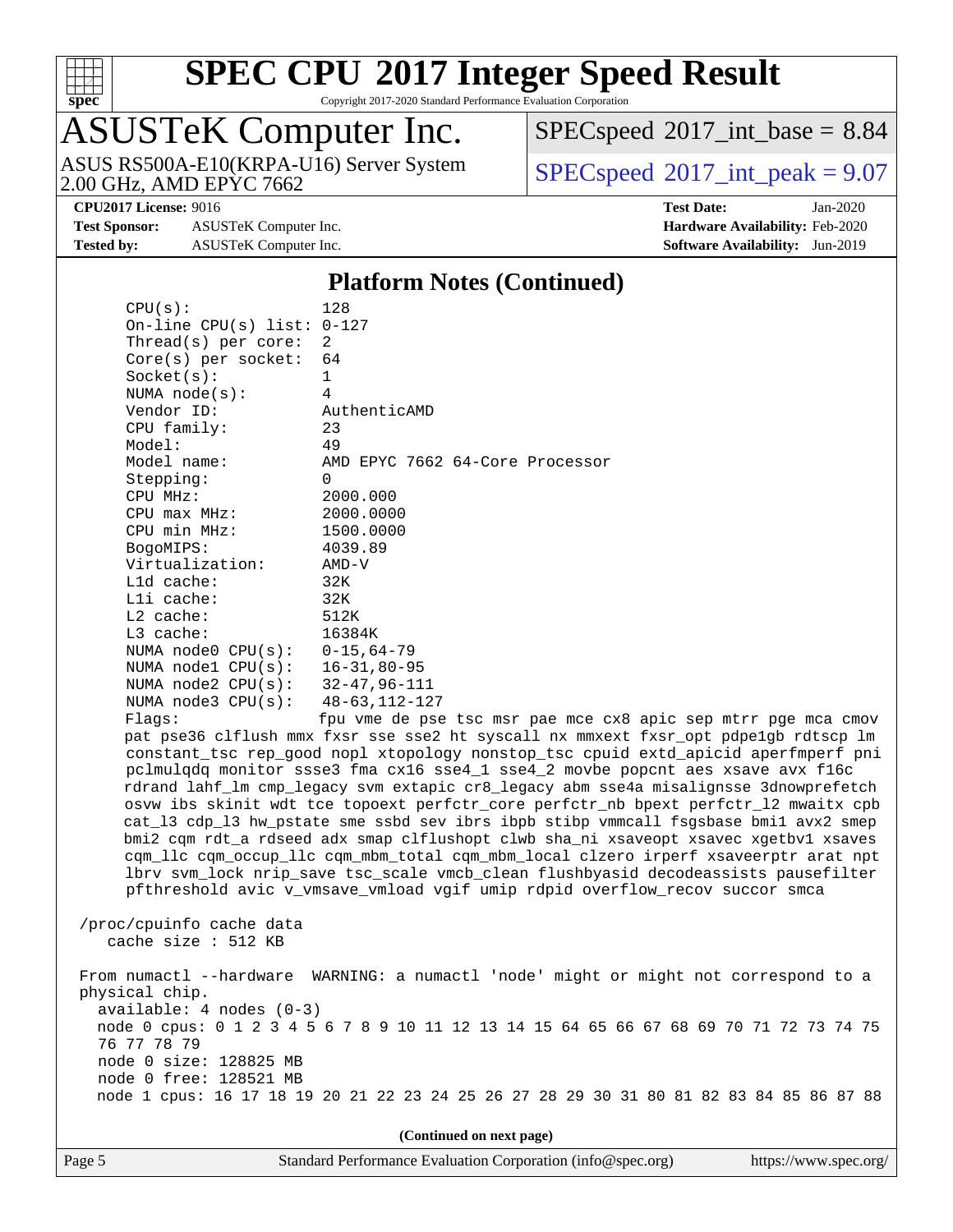

Copyright 2017-2020 Standard Performance Evaluation Corporation

## ASUSTeK Computer Inc.

2.00 GHz, AMD EPYC 7662 ASUS RS500A-E10(KRPA-U16) Server System  $\sqrt{\text{SPEC speed}^{\otimes}2017\text{ int peak}} = 9.07$ 

 $SPECspeed^{\circ}2017\_int\_base = 8.84$  $SPECspeed^{\circ}2017\_int\_base = 8.84$ 

**[Test Sponsor:](http://www.spec.org/auto/cpu2017/Docs/result-fields.html#TestSponsor)** ASUSTeK Computer Inc. **[Hardware Availability:](http://www.spec.org/auto/cpu2017/Docs/result-fields.html#HardwareAvailability)** Feb-2020 **[Tested by:](http://www.spec.org/auto/cpu2017/Docs/result-fields.html#Testedby)** ASUSTeK Computer Inc. **[Software Availability:](http://www.spec.org/auto/cpu2017/Docs/result-fields.html#SoftwareAvailability)** Jun-2019

**[CPU2017 License:](http://www.spec.org/auto/cpu2017/Docs/result-fields.html#CPU2017License)** 9016 **[Test Date:](http://www.spec.org/auto/cpu2017/Docs/result-fields.html#TestDate)** Jan-2020

#### **[Platform Notes \(Continued\)](http://www.spec.org/auto/cpu2017/Docs/result-fields.html#PlatformNotes)**

 89 90 91 92 93 94 95 node 1 size: 128981 MB node 1 free: 128658 MB node 2 cpus: 32 33 34 35 36 37 38 39 40 41 42 43 44 45 46 47 96 97 98 99 100 101 102 103 104 105 106 107 108 109 110 111 node 2 size: 129011 MB node 2 free: 128840 MB node 3 cpus: 48 49 50 51 52 53 54 55 56 57 58 59 60 61 62 63 112 113 114 115 116 117 118 119 120 121 122 123 124 125 126 127 node 3 size: 128996 MB node 3 free: 128830 MB node distances: node 0 1 2 3 0: 10 12 12 12 1: 12 10 12 12 2: 12 12 10 12 3: 12 12 12 10 From /proc/meminfo MemTotal: 528194036 kB HugePages\_Total: 0 Hugepagesize: 2048 kB From /etc/\*release\* /etc/\*version\* os-release: NAME="SLES" VERSION="15-SP1" VERSION\_ID="15.1" PRETTY\_NAME="SUSE Linux Enterprise Server 15 SP1" ID="sles" ID\_LIKE="suse" ANSI\_COLOR="0;32" CPE\_NAME="cpe:/o:suse:sles:15:sp1" uname -a: Linux linux-wv9n 4.12.14-195-default #1 SMP Tue May 7 10:55:11 UTC 2019 (8fba516) x86\_64 x86\_64 x86\_64 GNU/Linux Kernel self-reported vulnerability status: CVE-2018-3620 (L1 Terminal Fault): Not affected Microarchitectural Data Sampling: Not affected CVE-2017-5754 (Meltdown): Not affected CVE-2018-3639 (Speculative Store Bypass): Mitigation: Speculative Store Bypass disabled via prctl and seccomp CVE-2017-5753 (Spectre variant 1): Mitigation: \_\_user pointer sanitization CVE-2017-5715 (Spectre variant 2): Mitigation: Full AMD retpoline, IBPB: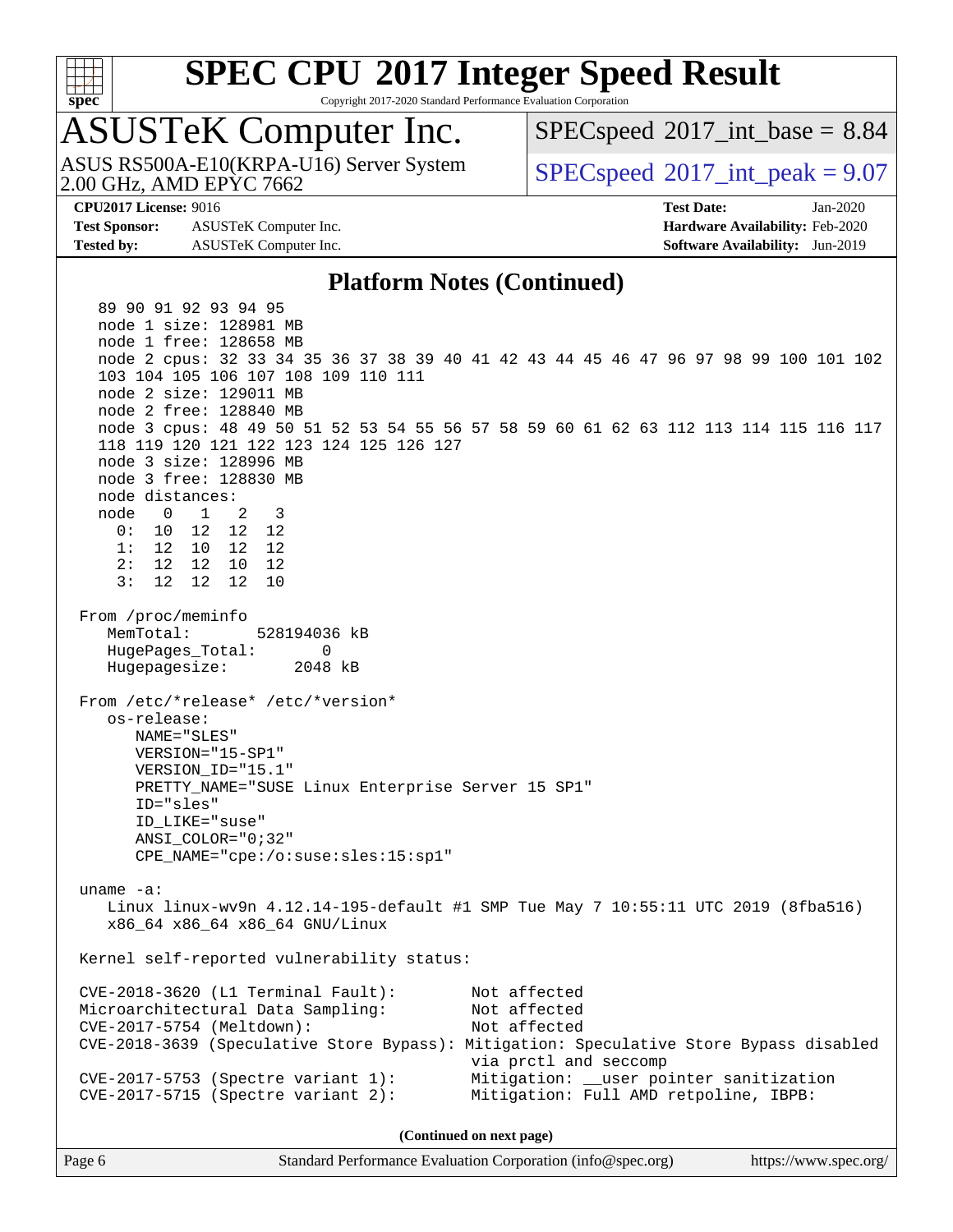

Copyright 2017-2020 Standard Performance Evaluation Corporation

## ASUSTeK Computer Inc.

2.00 GHz, AMD EPYC 7662 ASUS RS500A-E10(KRPA-U16) Server System  $\sqrt{\text{SPEC speed}^{\otimes}2017\text{ int peak}} = 9.07$ 

 $SPECspeed^{\circ}2017\_int\_base = 8.84$  $SPECspeed^{\circ}2017\_int\_base = 8.84$ 

**[Test Sponsor:](http://www.spec.org/auto/cpu2017/Docs/result-fields.html#TestSponsor)** ASUSTeK Computer Inc. **[Hardware Availability:](http://www.spec.org/auto/cpu2017/Docs/result-fields.html#HardwareAvailability)** Feb-2020 **[Tested by:](http://www.spec.org/auto/cpu2017/Docs/result-fields.html#Testedby)** ASUSTeK Computer Inc. **[Software Availability:](http://www.spec.org/auto/cpu2017/Docs/result-fields.html#SoftwareAvailability)** Jun-2019

**[CPU2017 License:](http://www.spec.org/auto/cpu2017/Docs/result-fields.html#CPU2017License)** 9016 **[Test Date:](http://www.spec.org/auto/cpu2017/Docs/result-fields.html#TestDate)** Jan-2020

#### **[Platform Notes \(Continued\)](http://www.spec.org/auto/cpu2017/Docs/result-fields.html#PlatformNotes)**

 conditional, IBRS\_FW, STIBP: conditional, RSB filling

run-level 3 Jan 6 10:48

 SPEC is set to: /spec2017c1 Filesystem Type Size Used Avail Use% Mounted on /dev/sdd4 xfs 199G 14G 186G 7% /

 From /sys/devices/virtual/dmi/id BIOS: American Megatrends Inc. 0501 11/07/2019 Vendor: ASUSTeK COMPUTER INC. Product: KRPA-U16 Series Product Family: Server Serial: System Serial Number

 Additional information from dmidecode follows. WARNING: Use caution when you interpret this section. The 'dmidecode' program reads system data which is "intended to allow hardware to be accurately determined", but the intent may not be met, as there are frequent changes to hardware, firmware, and the "DMTF SMBIOS" standard. Memory: 8x Samsung M393A8G40AB2-CWE 64 kB 2 rank 3200

8x Unknown Unknown

(End of data from sysinfo program)

#### **[Compiler Version Notes](http://www.spec.org/auto/cpu2017/Docs/result-fields.html#CompilerVersionNotes)**

Page 7 Standard Performance Evaluation Corporation [\(info@spec.org\)](mailto:info@spec.org) <https://www.spec.org/> ============================================================================== C | 600.perlbench\_s(base, peak) 602.gcc\_s(base, peak) 605.mcf\_s(base, | peak) 625.x264\_s(base, peak) 657.xz\_s(base, peak) ------------------------------------------------------------------------------ AOCC.LLVM.2.0.0.B191.2019\_07\_19 clang version 8.0.0 (CLANG: Jenkins AOCC\_2\_0\_0-Build#191) (based on LLVM AOCC.LLVM.2.0.0.B191.2019\_07\_19) Target: x86\_64-unknown-linux-gnu Thread model: posix InstalledDir: /sppo/dev/compilers/aocc-compiler-2.0.0/bin ------------------------------------------------------------------------------ ============================================================================== C++ | 623.xalancbmk\_s(peak) ------------------------------------------------------------------------------ AOCC.LLVM.2.0.0.B191.2019\_07\_19 clang version 8.0.0 (CLANG: Jenkins AOCC\_2\_0\_0-Build#191) (based on LLVM AOCC.LLVM.2.0.0.B191.2019\_07\_19) Target: i386-unknown-linux-gnu Thread model: posix **(Continued on next page)**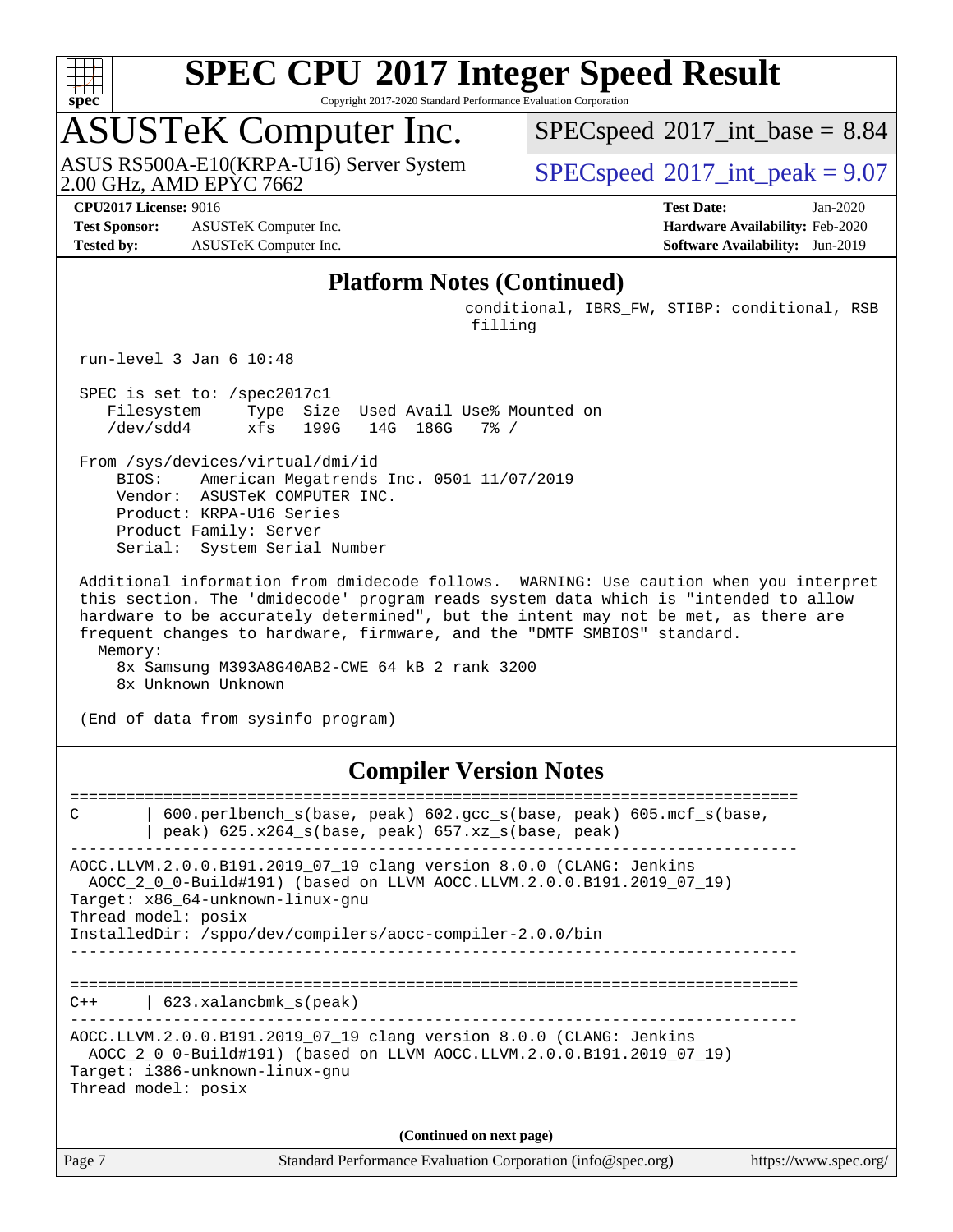

Copyright 2017-2020 Standard Performance Evaluation Corporation

## ASUSTeK Computer Inc.

ASUS RS500A-E10(KRPA-U16) Server System Specspeed®[2017\\_int\\_peak = 9](http://www.spec.org/auto/cpu2017/Docs/result-fields.html#SPECspeed2017intpeak).07

 $SPEC speed$ <sup>®</sup> $2017$ \_int\_base = 8.84

**[Test Sponsor:](http://www.spec.org/auto/cpu2017/Docs/result-fields.html#TestSponsor)** ASUSTeK Computer Inc. **[Hardware Availability:](http://www.spec.org/auto/cpu2017/Docs/result-fields.html#HardwareAvailability)** Feb-2020 **[Tested by:](http://www.spec.org/auto/cpu2017/Docs/result-fields.html#Testedby)** ASUSTeK Computer Inc. **[Software Availability:](http://www.spec.org/auto/cpu2017/Docs/result-fields.html#SoftwareAvailability)** Jun-2019

**[CPU2017 License:](http://www.spec.org/auto/cpu2017/Docs/result-fields.html#CPU2017License)** 9016 **[Test Date:](http://www.spec.org/auto/cpu2017/Docs/result-fields.html#TestDate)** Jan-2020

#### **[Compiler Version Notes \(Continued\)](http://www.spec.org/auto/cpu2017/Docs/result-fields.html#CompilerVersionNotes)**

| InstalledDir: /sppo/dev/compilers/aocc-compiler-2.0.0/bin                                                                                                                                                                                                            |
|----------------------------------------------------------------------------------------------------------------------------------------------------------------------------------------------------------------------------------------------------------------------|
|                                                                                                                                                                                                                                                                      |
| $620$ .omnetpp $s(base, peak)$ $623$ .xalancbmk $s(base)$<br>$C++$<br>631.deepsjeng_s(base, peak) 641.leela_s(base, peak)                                                                                                                                            |
| AOCC.LLVM.2.0.0.B191.2019_07_19 clang version 8.0.0 (CLANG: Jenkins<br>AOCC_2_0_0-Build#191) (based on LLVM AOCC.LLVM.2.0.0.B191.2019_07_19)<br>Target: x86_64-unknown-linux-gnu<br>Thread model: posix<br>InstalledDir: /sppo/dev/compilers/aocc-compiler-2.0.0/bin |
| 623.xalancbmk s(peak)<br>$C++$                                                                                                                                                                                                                                       |
| AOCC.LLVM.2.0.0.B191.2019_07_19 clang version 8.0.0 (CLANG: Jenkins<br>AOCC_2_0_0-Build#191) (based on LLVM AOCC.LLVM.2.0.0.B191.2019_07_19)<br>Target: i386-unknown-linux-gnu<br>Thread model: posix<br>InstalledDir: /sppo/dev/compilers/aocc-compiler-2.0.0/bin   |
| 620.omnetpp_s(base, peak) 623.xalancbmk_s(base)<br>$C++$<br>631.deepsjeng_s(base, peak) 641.leela_s(base, peak)                                                                                                                                                      |
| AOCC.LLVM.2.0.0.B191.2019_07_19 clang version 8.0.0 (CLANG: Jenkins<br>AOCC_2_0_0-Build#191) (based on LLVM AOCC.LLVM.2.0.0.B191.2019_07_19)<br>Target: x86_64-unknown-linux-gnu<br>Thread model: posix<br>InstalledDir: /sppo/dev/compilers/aocc-compiler-2.0.0/bin |
|                                                                                                                                                                                                                                                                      |
| Fortran   648.exchange2_s(base, peak)                                                                                                                                                                                                                                |
| AOCC.LLVM.2.0.0.B191.2019_07_19 clang version 8.0.0 (CLANG: Jenkins<br>AOCC_2_0_0-Build#191) (based on LLVM AOCC.LLVM.2.0.0.B191.2019_07_19)<br>Target: x86_64-unknown-linux-gnu<br>Thread model: posix<br>InstalledDir: /sppo/dev/compilers/aocc-compiler-2.0.0/bin |
|                                                                                                                                                                                                                                                                      |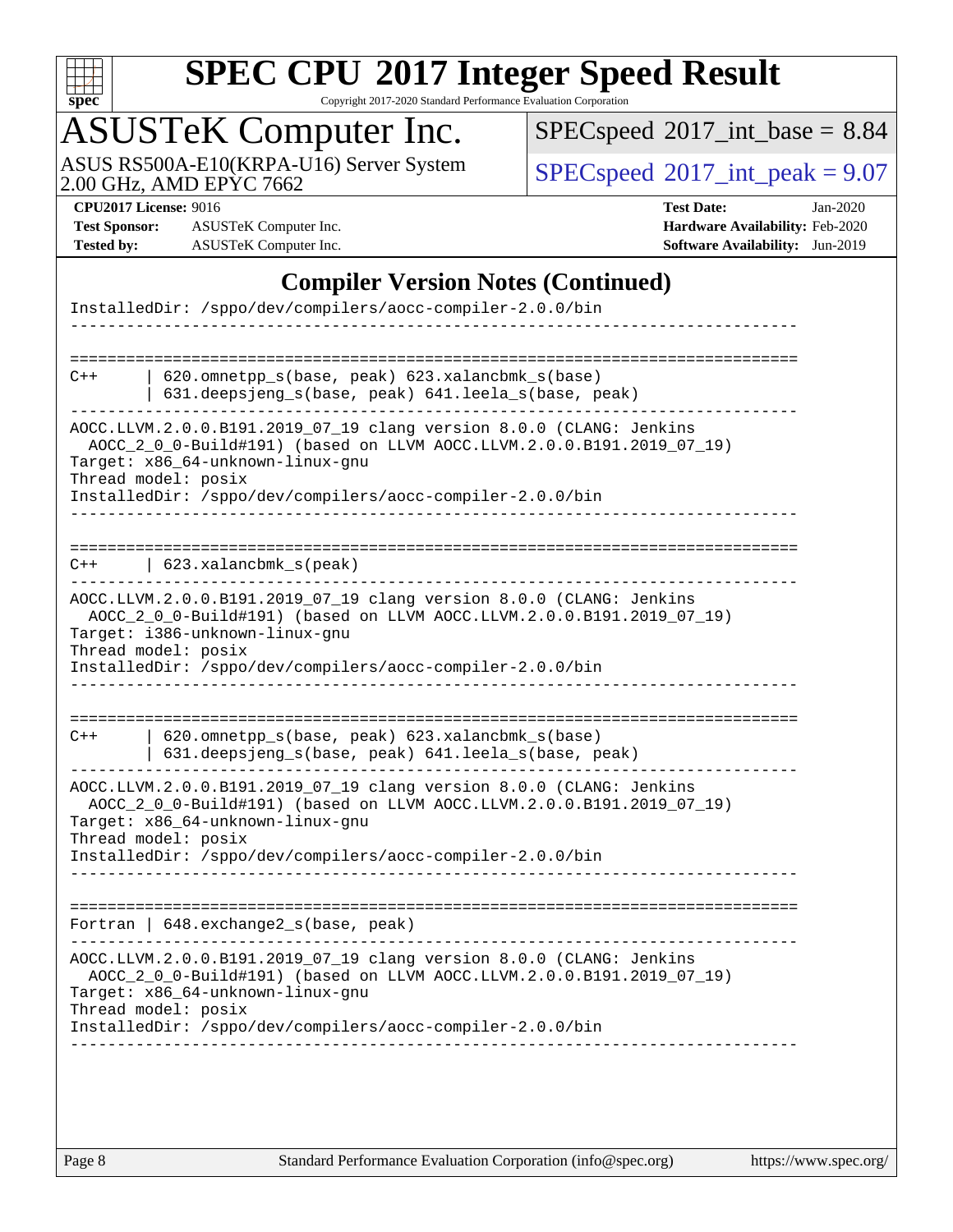

Copyright 2017-2020 Standard Performance Evaluation Corporation

## ASUSTeK Computer Inc.

2.00 GHz, AMD EPYC 7662 ASUS RS500A-E10(KRPA-U16) Server System  $\left| \text{SPEC speed} \right|^{200}$  int\_peak = 9.07

 $SPECspeed^{\circ}2017\_int\_base = 8.84$  $SPECspeed^{\circ}2017\_int\_base = 8.84$ 

**[Test Sponsor:](http://www.spec.org/auto/cpu2017/Docs/result-fields.html#TestSponsor)** ASUSTeK Computer Inc. **[Hardware Availability:](http://www.spec.org/auto/cpu2017/Docs/result-fields.html#HardwareAvailability)** Feb-2020 **[Tested by:](http://www.spec.org/auto/cpu2017/Docs/result-fields.html#Testedby)** ASUSTeK Computer Inc. **[Software Availability:](http://www.spec.org/auto/cpu2017/Docs/result-fields.html#SoftwareAvailability)** Jun-2019

**[CPU2017 License:](http://www.spec.org/auto/cpu2017/Docs/result-fields.html#CPU2017License)** 9016 **[Test Date:](http://www.spec.org/auto/cpu2017/Docs/result-fields.html#TestDate)** Jan-2020

#### **[Base Compiler Invocation](http://www.spec.org/auto/cpu2017/Docs/result-fields.html#BaseCompilerInvocation)**

[C benchmarks](http://www.spec.org/auto/cpu2017/Docs/result-fields.html#Cbenchmarks):

[clang](http://www.spec.org/cpu2017/results/res2020q2/cpu2017-20200329-21524.flags.html#user_CCbase_clang-c)

[C++ benchmarks:](http://www.spec.org/auto/cpu2017/Docs/result-fields.html#CXXbenchmarks) [clang++](http://www.spec.org/cpu2017/results/res2020q2/cpu2017-20200329-21524.flags.html#user_CXXbase_clang-cpp)

[Fortran benchmarks](http://www.spec.org/auto/cpu2017/Docs/result-fields.html#Fortranbenchmarks):

[flang](http://www.spec.org/cpu2017/results/res2020q2/cpu2017-20200329-21524.flags.html#user_FCbase_flang)

#### **[Base Portability Flags](http://www.spec.org/auto/cpu2017/Docs/result-fields.html#BasePortabilityFlags)**

 600.perlbench\_s: [-DSPEC\\_LINUX\\_X64](http://www.spec.org/cpu2017/results/res2020q2/cpu2017-20200329-21524.flags.html#b600.perlbench_s_basePORTABILITY_DSPEC_LINUX_X64) [-DSPEC\\_LP64](http://www.spec.org/cpu2017/results/res2020q2/cpu2017-20200329-21524.flags.html#b600.perlbench_s_baseEXTRA_PORTABILITY_DSPEC_LP64) 602.gcc\_s: [-DSPEC\\_LP64](http://www.spec.org/cpu2017/results/res2020q2/cpu2017-20200329-21524.flags.html#suite_baseEXTRA_PORTABILITY602_gcc_s_DSPEC_LP64) 605.mcf\_s: [-DSPEC\\_LP64](http://www.spec.org/cpu2017/results/res2020q2/cpu2017-20200329-21524.flags.html#suite_baseEXTRA_PORTABILITY605_mcf_s_DSPEC_LP64) 620.omnetpp\_s: [-DSPEC\\_LP64](http://www.spec.org/cpu2017/results/res2020q2/cpu2017-20200329-21524.flags.html#suite_baseEXTRA_PORTABILITY620_omnetpp_s_DSPEC_LP64) 623.xalancbmk\_s: [-DSPEC\\_LINUX](http://www.spec.org/cpu2017/results/res2020q2/cpu2017-20200329-21524.flags.html#b623.xalancbmk_s_basePORTABILITY_DSPEC_LINUX) [-DSPEC\\_LP64](http://www.spec.org/cpu2017/results/res2020q2/cpu2017-20200329-21524.flags.html#suite_baseEXTRA_PORTABILITY623_xalancbmk_s_DSPEC_LP64) 625.x264\_s: [-DSPEC\\_LP64](http://www.spec.org/cpu2017/results/res2020q2/cpu2017-20200329-21524.flags.html#suite_baseEXTRA_PORTABILITY625_x264_s_DSPEC_LP64) 631.deepsjeng\_s: [-DSPEC\\_LP64](http://www.spec.org/cpu2017/results/res2020q2/cpu2017-20200329-21524.flags.html#suite_baseEXTRA_PORTABILITY631_deepsjeng_s_DSPEC_LP64) 641.leela\_s: [-DSPEC\\_LP64](http://www.spec.org/cpu2017/results/res2020q2/cpu2017-20200329-21524.flags.html#suite_baseEXTRA_PORTABILITY641_leela_s_DSPEC_LP64) 648.exchange2\_s: [-DSPEC\\_LP64](http://www.spec.org/cpu2017/results/res2020q2/cpu2017-20200329-21524.flags.html#suite_baseEXTRA_PORTABILITY648_exchange2_s_DSPEC_LP64) 657.xz\_s: [-DSPEC\\_LP64](http://www.spec.org/cpu2017/results/res2020q2/cpu2017-20200329-21524.flags.html#suite_baseEXTRA_PORTABILITY657_xz_s_DSPEC_LP64)

#### **[Base Optimization Flags](http://www.spec.org/auto/cpu2017/Docs/result-fields.html#BaseOptimizationFlags)**

#### [C benchmarks](http://www.spec.org/auto/cpu2017/Docs/result-fields.html#Cbenchmarks):

[-flto](http://www.spec.org/cpu2017/results/res2020q2/cpu2017-20200329-21524.flags.html#user_CCbase_aocc-flto) [-Wl,-mllvm -Wl,-function-specialize](http://www.spec.org/cpu2017/results/res2020q2/cpu2017-20200329-21524.flags.html#user_CCbase_F-function-specialize_7e7e661e57922243ee67c9a1251cb8910e607325179a0ce7f2884e09a6f5d4a5ef0ae4f37e8a2a11c95fc48e931f06dc2b6016f14b511fcb441e048bef1b065a) [-Wl,-mllvm -Wl,-region-vectorize](http://www.spec.org/cpu2017/results/res2020q2/cpu2017-20200329-21524.flags.html#user_CCbase_F-region-vectorize_fb6c6b5aa293c88efc6c7c2b52b20755e943585b1fe8658c35afef78727fff56e1a56891413c30e36b8e2a6f9a71126986319243e80eb6110b78b288f533c52b) [-Wl,-mllvm -Wl,-vector-library=LIBMVEC](http://www.spec.org/cpu2017/results/res2020q2/cpu2017-20200329-21524.flags.html#user_CCbase_F-use-vector-library_0a14b27fae317f283640384a31f7bfcc2bd4c1d0b5cfc618a3a430800c9b20217b00f61303eff223a3251b4f06ffbc9739dc5296db9d1fbb9ad24a3939d86d66) [-Wl,-mllvm -Wl,-reduce-array-computations=3](http://www.spec.org/cpu2017/results/res2020q2/cpu2017-20200329-21524.flags.html#user_CCbase_F-reduce-array-computations_b882aefe7a5dda4e33149f6299762b9a720dace3e498e13756f4c04e5a19edf5315c1f3993de2e61ec41e8c206231f84e05da7040e1bb5d69ba27d10a12507e4) [-O3](http://www.spec.org/cpu2017/results/res2020q2/cpu2017-20200329-21524.flags.html#user_CCbase_F-O3) [-ffast-math](http://www.spec.org/cpu2017/results/res2020q2/cpu2017-20200329-21524.flags.html#user_CCbase_aocc-ffast-math) [-march=znver2](http://www.spec.org/cpu2017/results/res2020q2/cpu2017-20200329-21524.flags.html#user_CCbase_aocc-march_3e2e19cff2eeef60c5d90b059483627c9ea47eca6d66670dbd53f9185f6439e27eb5e104cf773e9e8ab18c8842ce63e461a3e948d0214bd567ef3ade411bf467) [-fstruct-layout=3](http://www.spec.org/cpu2017/results/res2020q2/cpu2017-20200329-21524.flags.html#user_CCbase_F-struct-layout) [-mllvm -unroll-threshold=50](http://www.spec.org/cpu2017/results/res2020q2/cpu2017-20200329-21524.flags.html#user_CCbase_F-unroll-threshold_458874500b2c105d6d5cb4d7a611c40e2b16e9e3d26b355fea72d644c3673b4de4b3932662f0ed3dbec75c491a13da2d2ca81180bd779dc531083ef1e1e549dc) [-fremap-arrays](http://www.spec.org/cpu2017/results/res2020q2/cpu2017-20200329-21524.flags.html#user_CCbase_F-fremap-arrays) [-mllvm -function-specialize](http://www.spec.org/cpu2017/results/res2020q2/cpu2017-20200329-21524.flags.html#user_CCbase_F-function-specialize_233b3bdba86027f1b094368157e481c5bc59f40286dc25bfadc1858dcd5745c24fd30d5f188710db7fea399bcc9f44a80b3ce3aacc70a8870250c3ae5e1f35b8) [-mllvm -enable-gvn-hoist](http://www.spec.org/cpu2017/results/res2020q2/cpu2017-20200329-21524.flags.html#user_CCbase_F-enable-gvn-hoist_e5856354646dd6ca1333a0ad99b817e4cf8932b91b82809fd8fd47ceff7b22a89eba5c98fd3e3fa5200368fd772cec3dd56abc3c8f7b655a71b9f9848dddedd5) [-mllvm -reduce-array-computations=3](http://www.spec.org/cpu2017/results/res2020q2/cpu2017-20200329-21524.flags.html#user_CCbase_F-reduce-array-computations_aceadb8604558b566e0e3a0d7a3c1533923dd1fa0889614e16288028922629a28d5695c24d3b3be4306b1e311c54317dfffe3a2e57fbcaabc737a1798de39145) [-mllvm -global-vectorize-slp](http://www.spec.org/cpu2017/results/res2020q2/cpu2017-20200329-21524.flags.html#user_CCbase_F-global-vectorize-slp_a3935e8627af4ced727033b1ffd4db27f4d541a363d28d82bf4c2925fb3a0fd4115d6e42d13a2829f9e024d6608eb67a85cb49770f2da5c5ac8dbc737afad603) [-mllvm -vector-library=LIBMVEC](http://www.spec.org/cpu2017/results/res2020q2/cpu2017-20200329-21524.flags.html#user_CCbase_F-use-vector-library_e584e20b4f7ec96aa109254b65d8e01d864f3d68580371b9d93ed7c338191d4cfce20c3c864632264effc6bbe4c7c38153d02096a342ee92501c4a53204a7871) [-mllvm -inline-threshold=1000](http://www.spec.org/cpu2017/results/res2020q2/cpu2017-20200329-21524.flags.html#user_CCbase_dragonegg-llvm-inline-threshold_b7832241b0a6397e4ecdbaf0eb7defdc10f885c2a282fa3240fdc99844d543fda39cf8a4a9dccf68cf19b5438ac3b455264f478df15da0f4988afa40d8243bab) [-flv-function-specialization](http://www.spec.org/cpu2017/results/res2020q2/cpu2017-20200329-21524.flags.html#user_CCbase_F-flv-function-specialization) [-z muldefs](http://www.spec.org/cpu2017/results/res2020q2/cpu2017-20200329-21524.flags.html#user_CCbase_aocc-muldefs) [-DSPEC\\_OPENMP](http://www.spec.org/cpu2017/results/res2020q2/cpu2017-20200329-21524.flags.html#suite_CCbase_DSPEC_OPENMP) [-fopenmp](http://www.spec.org/cpu2017/results/res2020q2/cpu2017-20200329-21524.flags.html#user_CCbase_aocc-fopenmp) [-DUSE\\_OPENMP](http://www.spec.org/cpu2017/results/res2020q2/cpu2017-20200329-21524.flags.html#user_CCbase_F-DUSE_OPENMP) [-fopenmp=libomp](http://www.spec.org/cpu2017/results/res2020q2/cpu2017-20200329-21524.flags.html#user_CCbase_aocc-fopenmp_3eb6ab80166bcc84161ff8c20c8d5bc344f88119f45620444596454f7d72e99b7a0ceefc2d1b4d190bd07306bbfdfc20f11f5a2dc69c9b03c72239f8406741c3) [-lomp](http://www.spec.org/cpu2017/results/res2020q2/cpu2017-20200329-21524.flags.html#user_CCbase_F-lomp) [-lpthread](http://www.spec.org/cpu2017/results/res2020q2/cpu2017-20200329-21524.flags.html#user_CCbase_F-lpthread) [-ldl](http://www.spec.org/cpu2017/results/res2020q2/cpu2017-20200329-21524.flags.html#user_CCbase_F-ldl) [-lmvec](http://www.spec.org/cpu2017/results/res2020q2/cpu2017-20200329-21524.flags.html#user_CCbase_F-lmvec) [-lamdlibm](http://www.spec.org/cpu2017/results/res2020q2/cpu2017-20200329-21524.flags.html#user_CCbase_F-lamdlibm) [-ljemalloc](http://www.spec.org/cpu2017/results/res2020q2/cpu2017-20200329-21524.flags.html#user_CCbase_jemalloc-lib) [-lflang](http://www.spec.org/cpu2017/results/res2020q2/cpu2017-20200329-21524.flags.html#user_CCbase_F-lflang)

#### [C++ benchmarks:](http://www.spec.org/auto/cpu2017/Docs/result-fields.html#CXXbenchmarks)

[-flto](http://www.spec.org/cpu2017/results/res2020q2/cpu2017-20200329-21524.flags.html#user_CXXbase_aocc-flto) [-Wl,-mllvm -Wl,-function-specialize](http://www.spec.org/cpu2017/results/res2020q2/cpu2017-20200329-21524.flags.html#user_CXXbase_F-function-specialize_7e7e661e57922243ee67c9a1251cb8910e607325179a0ce7f2884e09a6f5d4a5ef0ae4f37e8a2a11c95fc48e931f06dc2b6016f14b511fcb441e048bef1b065a) [-Wl,-mllvm -Wl,-region-vectorize](http://www.spec.org/cpu2017/results/res2020q2/cpu2017-20200329-21524.flags.html#user_CXXbase_F-region-vectorize_fb6c6b5aa293c88efc6c7c2b52b20755e943585b1fe8658c35afef78727fff56e1a56891413c30e36b8e2a6f9a71126986319243e80eb6110b78b288f533c52b) [-Wl,-mllvm -Wl,-vector-library=LIBMVEC](http://www.spec.org/cpu2017/results/res2020q2/cpu2017-20200329-21524.flags.html#user_CXXbase_F-use-vector-library_0a14b27fae317f283640384a31f7bfcc2bd4c1d0b5cfc618a3a430800c9b20217b00f61303eff223a3251b4f06ffbc9739dc5296db9d1fbb9ad24a3939d86d66) [-Wl,-mllvm -Wl,-reduce-array-computations=3](http://www.spec.org/cpu2017/results/res2020q2/cpu2017-20200329-21524.flags.html#user_CXXbase_F-reduce-array-computations_b882aefe7a5dda4e33149f6299762b9a720dace3e498e13756f4c04e5a19edf5315c1f3993de2e61ec41e8c206231f84e05da7040e1bb5d69ba27d10a12507e4) [-Wl,-mllvm -Wl,-suppress-fmas](http://www.spec.org/cpu2017/results/res2020q2/cpu2017-20200329-21524.flags.html#user_CXXbase_F-suppress-fmas_f00f00630e4a059e8af9c161e9bbf420bcf19890a7f99d5933525e66aa4b0bb3ab2339d2b12d97d3a5f5d271e839fe9c109938e91fe06230fb53651590cfa1e8) [-O3](http://www.spec.org/cpu2017/results/res2020q2/cpu2017-20200329-21524.flags.html#user_CXXbase_F-O3) [-ffast-math](http://www.spec.org/cpu2017/results/res2020q2/cpu2017-20200329-21524.flags.html#user_CXXbase_aocc-ffast-math) [-march=znver2](http://www.spec.org/cpu2017/results/res2020q2/cpu2017-20200329-21524.flags.html#user_CXXbase_aocc-march_3e2e19cff2eeef60c5d90b059483627c9ea47eca6d66670dbd53f9185f6439e27eb5e104cf773e9e8ab18c8842ce63e461a3e948d0214bd567ef3ade411bf467) [-mllvm -loop-unswitch-threshold=200000](http://www.spec.org/cpu2017/results/res2020q2/cpu2017-20200329-21524.flags.html#user_CXXbase_F-loop-unswitch-threshold_f9a82ae3270e55b5fbf79d0d96ee93606b73edbbe527d20b18b7bff1a3a146ad50cfc7454c5297978340ae9213029016a7d16221274d672d3f7f42ed25274e1d) [-mllvm -vector-library=LIBMVEC](http://www.spec.org/cpu2017/results/res2020q2/cpu2017-20200329-21524.flags.html#user_CXXbase_F-use-vector-library_e584e20b4f7ec96aa109254b65d8e01d864f3d68580371b9d93ed7c338191d4cfce20c3c864632264effc6bbe4c7c38153d02096a342ee92501c4a53204a7871)

| Page 9 | Standard Performance Evaluation Corporation (info@spec.org) | https://www.spec.org/ |
|--------|-------------------------------------------------------------|-----------------------|
|--------|-------------------------------------------------------------|-----------------------|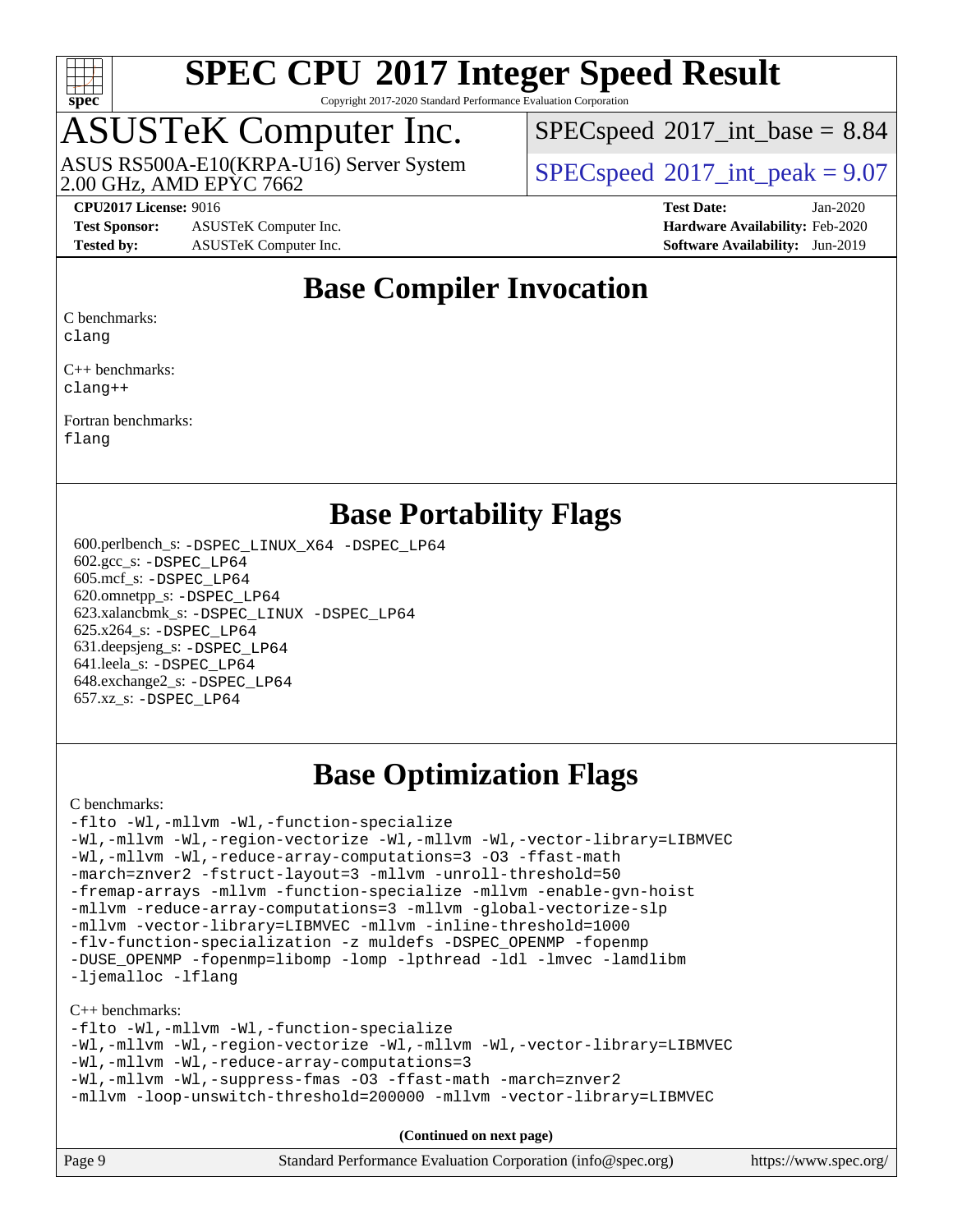

Copyright 2017-2020 Standard Performance Evaluation Corporation

## ASUSTeK Computer Inc.

2.00 GHz, AMD EPYC 7662 ASUS RS500A-E10(KRPA-U16) Server System  $\left| \text{SPEC speed} \right|^{200}$  int\_peak = 9.07

 $SPECspeed^{\circ}2017\_int\_base = 8.84$  $SPECspeed^{\circ}2017\_int\_base = 8.84$ 

**[Test Sponsor:](http://www.spec.org/auto/cpu2017/Docs/result-fields.html#TestSponsor)** ASUSTeK Computer Inc. **[Hardware Availability:](http://www.spec.org/auto/cpu2017/Docs/result-fields.html#HardwareAvailability)** Feb-2020 **[Tested by:](http://www.spec.org/auto/cpu2017/Docs/result-fields.html#Testedby)** ASUSTeK Computer Inc. **[Software Availability:](http://www.spec.org/auto/cpu2017/Docs/result-fields.html#SoftwareAvailability)** Jun-2019

**[CPU2017 License:](http://www.spec.org/auto/cpu2017/Docs/result-fields.html#CPU2017License)** 9016 **[Test Date:](http://www.spec.org/auto/cpu2017/Docs/result-fields.html#TestDate)** Jan-2020

### **[Base Optimization Flags \(Continued\)](http://www.spec.org/auto/cpu2017/Docs/result-fields.html#BaseOptimizationFlags)**

[C++ benchmarks](http://www.spec.org/auto/cpu2017/Docs/result-fields.html#CXXbenchmarks) (continued):

[-mllvm -unroll-threshold=100](http://www.spec.org/cpu2017/results/res2020q2/cpu2017-20200329-21524.flags.html#user_CXXbase_F-unroll-threshold_2755d0c78138845d361fa1543e3a063fffa198df9b3edf0cfb856bbc88a81e1769b12ac7a550c5d35197be55360db1a3f95a8d1304df999456cabf5120c45168) [-flv-function-specialization](http://www.spec.org/cpu2017/results/res2020q2/cpu2017-20200329-21524.flags.html#user_CXXbase_F-flv-function-specialization) [-mllvm -enable-partial-unswitch](http://www.spec.org/cpu2017/results/res2020q2/cpu2017-20200329-21524.flags.html#user_CXXbase_F-enable-partial-unswitch_6e1c33f981d77963b1eaf834973128a7f33ce3f8e27f54689656697a35e89dcc875281e0e6283d043e32f367dcb605ba0e307a92e830f7e326789fa6c61b35d3) [-z muldefs](http://www.spec.org/cpu2017/results/res2020q2/cpu2017-20200329-21524.flags.html#user_CXXbase_aocc-muldefs) [-DSPEC\\_OPENMP](http://www.spec.org/cpu2017/results/res2020q2/cpu2017-20200329-21524.flags.html#suite_CXXbase_DSPEC_OPENMP) [-fopenmp](http://www.spec.org/cpu2017/results/res2020q2/cpu2017-20200329-21524.flags.html#user_CXXbase_aocc-fopenmp) [-DUSE\\_OPENMP](http://www.spec.org/cpu2017/results/res2020q2/cpu2017-20200329-21524.flags.html#user_CXXbase_F-DUSE_OPENMP) [-fopenmp=libomp](http://www.spec.org/cpu2017/results/res2020q2/cpu2017-20200329-21524.flags.html#user_CXXbase_aocc-fopenmp_3eb6ab80166bcc84161ff8c20c8d5bc344f88119f45620444596454f7d72e99b7a0ceefc2d1b4d190bd07306bbfdfc20f11f5a2dc69c9b03c72239f8406741c3) [-lomp](http://www.spec.org/cpu2017/results/res2020q2/cpu2017-20200329-21524.flags.html#user_CXXbase_F-lomp) [-lpthread](http://www.spec.org/cpu2017/results/res2020q2/cpu2017-20200329-21524.flags.html#user_CXXbase_F-lpthread) [-ldl](http://www.spec.org/cpu2017/results/res2020q2/cpu2017-20200329-21524.flags.html#user_CXXbase_F-ldl) [-lmvec](http://www.spec.org/cpu2017/results/res2020q2/cpu2017-20200329-21524.flags.html#user_CXXbase_F-lmvec) [-lamdlibm](http://www.spec.org/cpu2017/results/res2020q2/cpu2017-20200329-21524.flags.html#user_CXXbase_F-lamdlibm) [-ljemalloc](http://www.spec.org/cpu2017/results/res2020q2/cpu2017-20200329-21524.flags.html#user_CXXbase_jemalloc-lib) [-lflang](http://www.spec.org/cpu2017/results/res2020q2/cpu2017-20200329-21524.flags.html#user_CXXbase_F-lflang)

[Fortran benchmarks](http://www.spec.org/auto/cpu2017/Docs/result-fields.html#Fortranbenchmarks):

[-flto](http://www.spec.org/cpu2017/results/res2020q2/cpu2017-20200329-21524.flags.html#user_FCbase_aocc-flto) [-Wl,-mllvm -Wl,-function-specialize](http://www.spec.org/cpu2017/results/res2020q2/cpu2017-20200329-21524.flags.html#user_FCbase_F-function-specialize_7e7e661e57922243ee67c9a1251cb8910e607325179a0ce7f2884e09a6f5d4a5ef0ae4f37e8a2a11c95fc48e931f06dc2b6016f14b511fcb441e048bef1b065a) [-Wl,-mllvm -Wl,-region-vectorize](http://www.spec.org/cpu2017/results/res2020q2/cpu2017-20200329-21524.flags.html#user_FCbase_F-region-vectorize_fb6c6b5aa293c88efc6c7c2b52b20755e943585b1fe8658c35afef78727fff56e1a56891413c30e36b8e2a6f9a71126986319243e80eb6110b78b288f533c52b) [-Wl,-mllvm -Wl,-vector-library=LIBMVEC](http://www.spec.org/cpu2017/results/res2020q2/cpu2017-20200329-21524.flags.html#user_FCbase_F-use-vector-library_0a14b27fae317f283640384a31f7bfcc2bd4c1d0b5cfc618a3a430800c9b20217b00f61303eff223a3251b4f06ffbc9739dc5296db9d1fbb9ad24a3939d86d66) [-Wl,-mllvm -Wl,-reduce-array-computations=3](http://www.spec.org/cpu2017/results/res2020q2/cpu2017-20200329-21524.flags.html#user_FCbase_F-reduce-array-computations_b882aefe7a5dda4e33149f6299762b9a720dace3e498e13756f4c04e5a19edf5315c1f3993de2e61ec41e8c206231f84e05da7040e1bb5d69ba27d10a12507e4) [-ffast-math](http://www.spec.org/cpu2017/results/res2020q2/cpu2017-20200329-21524.flags.html#user_FCbase_aocc-ffast-math) [-Wl,-mllvm -Wl,-inline-recursion=4](http://www.spec.org/cpu2017/results/res2020q2/cpu2017-20200329-21524.flags.html#user_FCbase_F-inline-recursion) [-Wl,-mllvm -Wl,-lsr-in-nested-loop](http://www.spec.org/cpu2017/results/res2020q2/cpu2017-20200329-21524.flags.html#user_FCbase_F-lsr-in-nested-loop_de4bc7331d07d857538198a5cc9592bc905d78a18065d49b9acfd1f777ae9eca5716aaa3e0e674a48e2e5ec9dad184ee0c682635ad7eff4181b32ab748bf2f49) [-Wl,-mllvm -Wl,-enable-iv-split](http://www.spec.org/cpu2017/results/res2020q2/cpu2017-20200329-21524.flags.html#user_FCbase_F-enable-iv-split_efc18925ba63acc4bb74cb6e43d0987b7b3cf01924ad910e2a6edbbbd0f8b582e31f1ee7ccede3f08176ef2ad41c69507170fb32301bf478d45ceb38dfb89c5e) [-O3](http://www.spec.org/cpu2017/results/res2020q2/cpu2017-20200329-21524.flags.html#user_FCbase_F-O3) [-march=znver2](http://www.spec.org/cpu2017/results/res2020q2/cpu2017-20200329-21524.flags.html#user_FCbase_aocc-march_3e2e19cff2eeef60c5d90b059483627c9ea47eca6d66670dbd53f9185f6439e27eb5e104cf773e9e8ab18c8842ce63e461a3e948d0214bd567ef3ade411bf467) [-funroll-loops](http://www.spec.org/cpu2017/results/res2020q2/cpu2017-20200329-21524.flags.html#user_FCbase_aocc-unroll-loops) [-Mrecursive](http://www.spec.org/cpu2017/results/res2020q2/cpu2017-20200329-21524.flags.html#user_FCbase_F-mrecursive_20a145d63f12d5750a899e17d4450b5b8b40330a9bb4af13688ca650e6fb30857bbbe44fb35cdbb895df6e5b2769de0a0d7659f51ff17acfbef6febafec4023f) [-mllvm -vector-library=LIBMVEC](http://www.spec.org/cpu2017/results/res2020q2/cpu2017-20200329-21524.flags.html#user_FCbase_F-use-vector-library_e584e20b4f7ec96aa109254b65d8e01d864f3d68580371b9d93ed7c338191d4cfce20c3c864632264effc6bbe4c7c38153d02096a342ee92501c4a53204a7871) [-z muldefs](http://www.spec.org/cpu2017/results/res2020q2/cpu2017-20200329-21524.flags.html#user_FCbase_aocc-muldefs) [-mllvm -disable-indvar-simplify](http://www.spec.org/cpu2017/results/res2020q2/cpu2017-20200329-21524.flags.html#user_FCbase_F-disable-indvar-simplify_c8d861bf19eba5001219ab52ef051176e06bf3166017d5c1ce87aec66e795c6723d10bf23d5a91730d61ad4b3f566b39dd0a4d6e5b2af269ebae30428a1f3630) [-mllvm -unroll-aggressive](http://www.spec.org/cpu2017/results/res2020q2/cpu2017-20200329-21524.flags.html#user_FCbase_F-unroll-aggressive_a366db20af3fd871754361e6b05945ac700b8c3fc538cc6688c755ae5874c6da3d6f3bb6e8d93320d5094064830fdb2c06064831f0f08d916cd8f333e5dba6d9) [-mllvm -unroll-threshold=150](http://www.spec.org/cpu2017/results/res2020q2/cpu2017-20200329-21524.flags.html#user_FCbase_F-unroll-threshold_3352736ce55666ed13437f5f5fd6693920e68d4dfd26bba42492bb1c46b6d7692ff5ba7bd4d2ebdab48d140ca981a39154ff0664b4d322a66fc3d1aafa4d7ffe) [-DSPEC\\_OPENMP](http://www.spec.org/cpu2017/results/res2020q2/cpu2017-20200329-21524.flags.html#suite_FCbase_DSPEC_OPENMP) [-fopenmp](http://www.spec.org/cpu2017/results/res2020q2/cpu2017-20200329-21524.flags.html#user_FCbase_aocc-fopenmp) [-DUSE\\_OPENMP](http://www.spec.org/cpu2017/results/res2020q2/cpu2017-20200329-21524.flags.html#user_FCbase_F-DUSE_OPENMP) [-fopenmp=libomp](http://www.spec.org/cpu2017/results/res2020q2/cpu2017-20200329-21524.flags.html#user_FCbase_aocc-fopenmp_3eb6ab80166bcc84161ff8c20c8d5bc344f88119f45620444596454f7d72e99b7a0ceefc2d1b4d190bd07306bbfdfc20f11f5a2dc69c9b03c72239f8406741c3) [-lomp](http://www.spec.org/cpu2017/results/res2020q2/cpu2017-20200329-21524.flags.html#user_FCbase_F-lomp) [-lpthread](http://www.spec.org/cpu2017/results/res2020q2/cpu2017-20200329-21524.flags.html#user_FCbase_F-lpthread) [-ldl](http://www.spec.org/cpu2017/results/res2020q2/cpu2017-20200329-21524.flags.html#user_FCbase_F-ldl) [-lmvec](http://www.spec.org/cpu2017/results/res2020q2/cpu2017-20200329-21524.flags.html#user_FCbase_F-lmvec) [-lamdlibm](http://www.spec.org/cpu2017/results/res2020q2/cpu2017-20200329-21524.flags.html#user_FCbase_F-lamdlibm) [-ljemalloc](http://www.spec.org/cpu2017/results/res2020q2/cpu2017-20200329-21524.flags.html#user_FCbase_jemalloc-lib) [-lflang](http://www.spec.org/cpu2017/results/res2020q2/cpu2017-20200329-21524.flags.html#user_FCbase_F-lflang)

#### **[Base Other Flags](http://www.spec.org/auto/cpu2017/Docs/result-fields.html#BaseOtherFlags)**

[C benchmarks](http://www.spec.org/auto/cpu2017/Docs/result-fields.html#Cbenchmarks): [-Wno-return-type](http://www.spec.org/cpu2017/results/res2020q2/cpu2017-20200329-21524.flags.html#user_CCbase_F-Waocc-no-return-type)

[C++ benchmarks:](http://www.spec.org/auto/cpu2017/Docs/result-fields.html#CXXbenchmarks) [-Wno-return-type](http://www.spec.org/cpu2017/results/res2020q2/cpu2017-20200329-21524.flags.html#user_CXXbase_F-Waocc-no-return-type)

[Fortran benchmarks](http://www.spec.org/auto/cpu2017/Docs/result-fields.html#Fortranbenchmarks): [-Wno-return-type](http://www.spec.org/cpu2017/results/res2020q2/cpu2017-20200329-21524.flags.html#user_FCbase_F-Waocc-no-return-type)

#### **[Peak Compiler Invocation](http://www.spec.org/auto/cpu2017/Docs/result-fields.html#PeakCompilerInvocation)**

[C benchmarks](http://www.spec.org/auto/cpu2017/Docs/result-fields.html#Cbenchmarks): [clang](http://www.spec.org/cpu2017/results/res2020q2/cpu2017-20200329-21524.flags.html#user_CCpeak_clang-c)

[C++ benchmarks:](http://www.spec.org/auto/cpu2017/Docs/result-fields.html#CXXbenchmarks) [clang++](http://www.spec.org/cpu2017/results/res2020q2/cpu2017-20200329-21524.flags.html#user_CXXpeak_clang-cpp)

[Fortran benchmarks](http://www.spec.org/auto/cpu2017/Docs/result-fields.html#Fortranbenchmarks): [flang](http://www.spec.org/cpu2017/results/res2020q2/cpu2017-20200329-21524.flags.html#user_FCpeak_flang)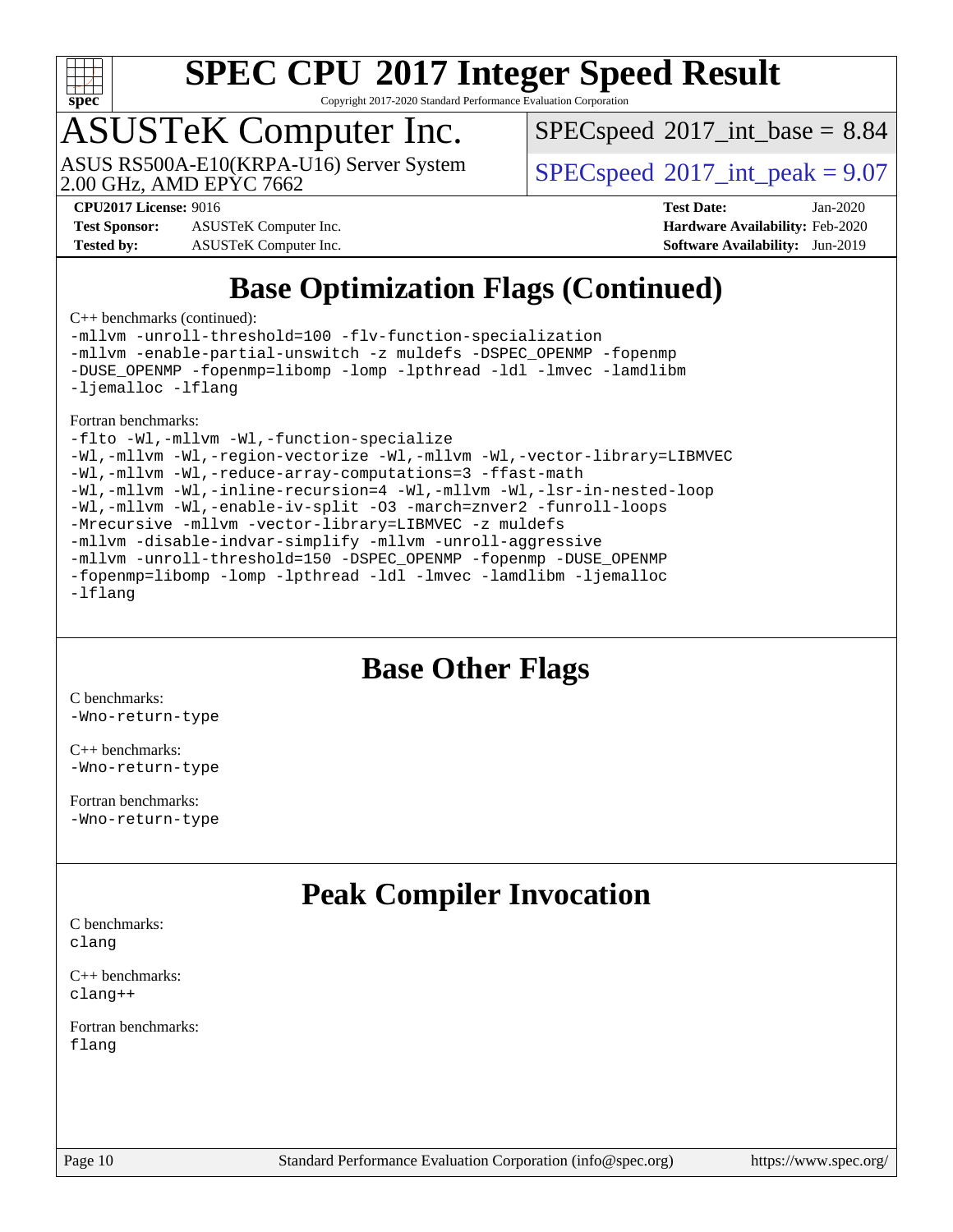

Copyright 2017-2020 Standard Performance Evaluation Corporation

## ASUSTeK Computer Inc.

2.00 GHz, AMD EPYC 7662 ASUS RS500A-E10(KRPA-U16) Server System  $\sqrt{\text{SPEC speed}^{\otimes}2017\text{ int peak}} = 9.07$ 

 $SPECspeed^{\circ}2017\_int\_base = 8.84$  $SPECspeed^{\circ}2017\_int\_base = 8.84$ 

**[Test Sponsor:](http://www.spec.org/auto/cpu2017/Docs/result-fields.html#TestSponsor)** ASUSTeK Computer Inc. **[Hardware Availability:](http://www.spec.org/auto/cpu2017/Docs/result-fields.html#HardwareAvailability)** Feb-2020 **[Tested by:](http://www.spec.org/auto/cpu2017/Docs/result-fields.html#Testedby)** ASUSTeK Computer Inc. **[Software Availability:](http://www.spec.org/auto/cpu2017/Docs/result-fields.html#SoftwareAvailability)** Jun-2019

**[CPU2017 License:](http://www.spec.org/auto/cpu2017/Docs/result-fields.html#CPU2017License)** 9016 **[Test Date:](http://www.spec.org/auto/cpu2017/Docs/result-fields.html#TestDate)** Jan-2020

#### **[Peak Portability Flags](http://www.spec.org/auto/cpu2017/Docs/result-fields.html#PeakPortabilityFlags)**

 600.perlbench\_s: [-DSPEC\\_LINUX\\_X64](http://www.spec.org/cpu2017/results/res2020q2/cpu2017-20200329-21524.flags.html#b600.perlbench_s_peakPORTABILITY_DSPEC_LINUX_X64) [-DSPEC\\_LP64](http://www.spec.org/cpu2017/results/res2020q2/cpu2017-20200329-21524.flags.html#b600.perlbench_s_peakEXTRA_PORTABILITY_DSPEC_LP64)  $602.\text{gcc}\$ s:  $-DSPEC$  LP64 605.mcf\_s: [-DSPEC\\_LP64](http://www.spec.org/cpu2017/results/res2020q2/cpu2017-20200329-21524.flags.html#suite_peakEXTRA_PORTABILITY605_mcf_s_DSPEC_LP64) 620.omnetpp\_s: [-DSPEC\\_LP64](http://www.spec.org/cpu2017/results/res2020q2/cpu2017-20200329-21524.flags.html#suite_peakEXTRA_PORTABILITY620_omnetpp_s_DSPEC_LP64) 623.xalancbmk\_s: [-DSPEC\\_LINUX](http://www.spec.org/cpu2017/results/res2020q2/cpu2017-20200329-21524.flags.html#b623.xalancbmk_s_peakPORTABILITY_DSPEC_LINUX) [-D\\_FILE\\_OFFSET\\_BITS=64](http://www.spec.org/cpu2017/results/res2020q2/cpu2017-20200329-21524.flags.html#user_peakEXTRA_PORTABILITY623_xalancbmk_s_F-D_FILE_OFFSET_BITS_5ae949a99b284ddf4e95728d47cb0843d81b2eb0e18bdfe74bbf0f61d0b064f4bda2f10ea5eb90e1dcab0e84dbc592acfc5018bc955c18609f94ddb8d550002c) 625.x264\_s: [-DSPEC\\_LP64](http://www.spec.org/cpu2017/results/res2020q2/cpu2017-20200329-21524.flags.html#suite_peakEXTRA_PORTABILITY625_x264_s_DSPEC_LP64) 631.deepsjeng\_s: [-DSPEC\\_LP64](http://www.spec.org/cpu2017/results/res2020q2/cpu2017-20200329-21524.flags.html#suite_peakEXTRA_PORTABILITY631_deepsjeng_s_DSPEC_LP64) 641.leela\_s: [-DSPEC\\_LP64](http://www.spec.org/cpu2017/results/res2020q2/cpu2017-20200329-21524.flags.html#suite_peakEXTRA_PORTABILITY641_leela_s_DSPEC_LP64) 648.exchange2\_s: [-DSPEC\\_LP64](http://www.spec.org/cpu2017/results/res2020q2/cpu2017-20200329-21524.flags.html#suite_peakEXTRA_PORTABILITY648_exchange2_s_DSPEC_LP64) 657.xz\_s: [-DSPEC\\_LP64](http://www.spec.org/cpu2017/results/res2020q2/cpu2017-20200329-21524.flags.html#suite_peakEXTRA_PORTABILITY657_xz_s_DSPEC_LP64)

### **[Peak Optimization Flags](http://www.spec.org/auto/cpu2017/Docs/result-fields.html#PeakOptimizationFlags)**

[C benchmarks](http://www.spec.org/auto/cpu2017/Docs/result-fields.html#Cbenchmarks):

```
 600.perlbench_s: -flto -Wl,-mllvm -Wl,-function-specialize
-Wl,-mllvm -Wl,-region-vectorize
-Wl,-mllvm -Wl,-vector-library=LIBMVEC
-Wl,-mllvm -Wl,-reduce-array-computations=3
-fprofile-instr-generate(pass 1)
-fprofile-instr-use(pass 2) -Ofast -march=znver2
-mno-sse4a -fstruct-layout=5
-mllvm -vectorize-memory-aggressively
-mllvm -function-specialize -mllvm -enable-gvn-hoist
-mllvm -unroll-threshold=50 -fremap-arrays
-mllvm -vector-library=LIBMVEC
-mllvm -reduce-array-computations=3
-mllvm -global-vectorize-slp -mllvm -inline-threshold=1000
-flv-function-specialization -DSPEC_OPENMP -fopenmp
-DUSE_OPENMP -lmvec -lamdlibm -fopenmp=libomp -lomp
-lpthread -ldl -ljemalloc -lflang
 602.gcc_s: -flto -Wl,-mllvm -Wl,-function-specialize
-Wl,-mllvm -Wl,-region-vectorize
-Wl,-mllvm -Wl,-vector-library=LIBMVEC
-Wl,-mllvm -Wl,-reduce-array-computations=3 -Ofast
-march=znver2 -mno-sse4a -fstruct-layout=5
-mllvm -vectorize-memory-aggressively
-mllvm -function-specialize -mllvm -enable-gvn-hoist
-mllvm -unroll-threshold=50 -fremap-arrays
-mllvm -vector-library=LIBMVEC
-mllvm -reduce-array-computations=3
-mllvm -global-vectorize-slp -mllvm -inline-threshold=1000
-flv-function-specialization -z muldefs -DSPEC_OPENMP
                                    (Continued on next page)
```
Page 11 Standard Performance Evaluation Corporation [\(info@spec.org\)](mailto:info@spec.org) <https://www.spec.org/>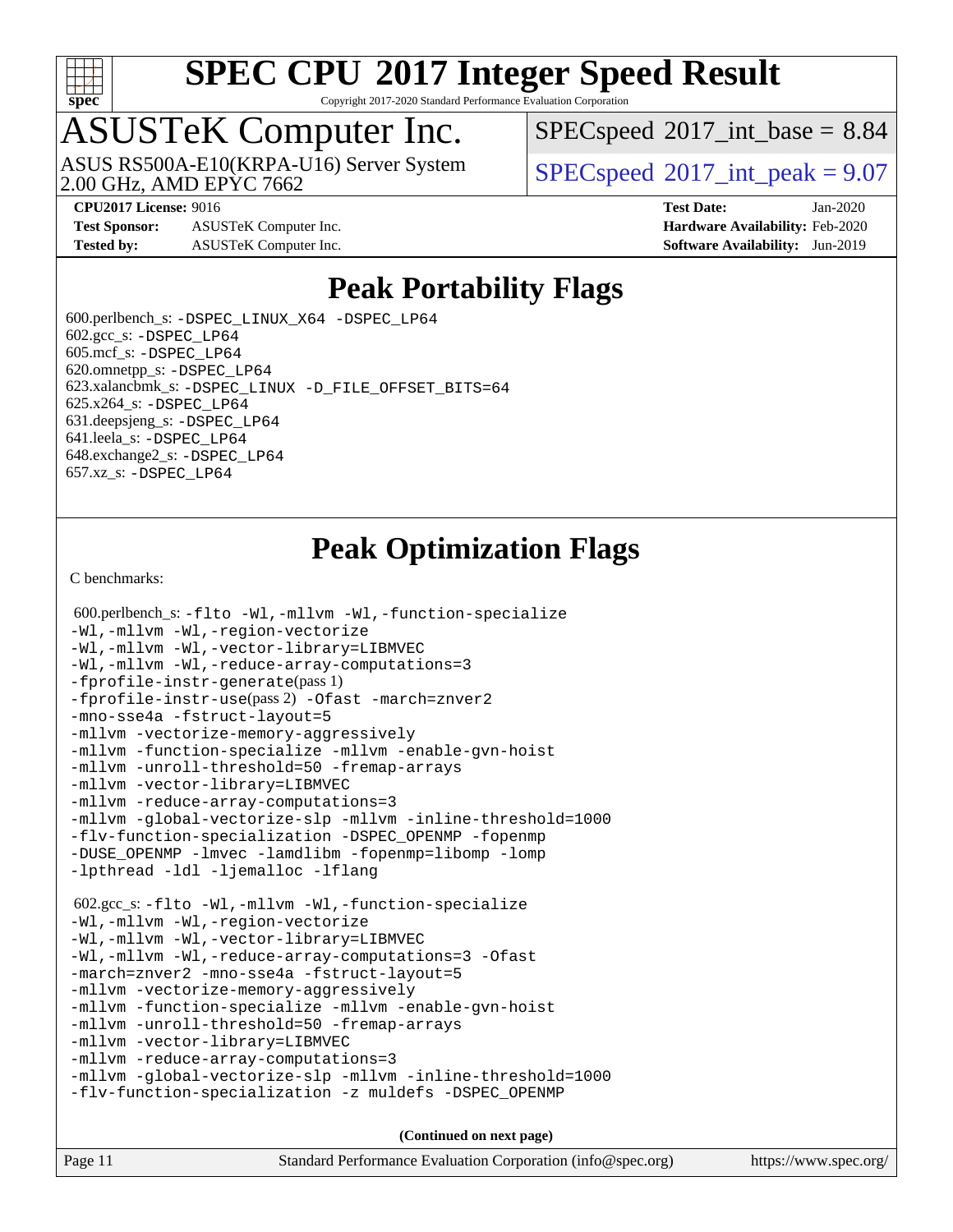

Copyright 2017-2020 Standard Performance Evaluation Corporation

# ASUSTeK Computer Inc.

2.00 GHz, AMD EPYC 7662 ASUS RS500A-E10(KRPA-U16) Server System  $\left| \text{SPEC speed} \right|^{200}$  int\_peak = 9.07

 $SPECspeed^{\circ}2017\_int\_base = 8.84$  $SPECspeed^{\circ}2017\_int\_base = 8.84$ 

**[Test Sponsor:](http://www.spec.org/auto/cpu2017/Docs/result-fields.html#TestSponsor)** ASUSTeK Computer Inc. **[Hardware Availability:](http://www.spec.org/auto/cpu2017/Docs/result-fields.html#HardwareAvailability)** Feb-2020 **[Tested by:](http://www.spec.org/auto/cpu2017/Docs/result-fields.html#Testedby)** ASUSTeK Computer Inc. **[Software Availability:](http://www.spec.org/auto/cpu2017/Docs/result-fields.html#SoftwareAvailability)** Jun-2019

**[CPU2017 License:](http://www.spec.org/auto/cpu2017/Docs/result-fields.html#CPU2017License)** 9016 **[Test Date:](http://www.spec.org/auto/cpu2017/Docs/result-fields.html#TestDate)** Jan-2020

### **[Peak Optimization Flags \(Continued\)](http://www.spec.org/auto/cpu2017/Docs/result-fields.html#PeakOptimizationFlags)**

```
 602.gcc_s (continued):
-fopenmp -DUSE_OPENMP -fgnu89-inline -fopenmp=libomp
-lomp -lpthread -ldl -ljemalloc
 605.mcf_s: -flto -Wl,-mllvm -Wl,-function-specialize
-Wl,-mllvm -Wl,-region-vectorize
-Wl,-mllvm -Wl,-vector-library=LIBMVEC
-Wl,-mllvm -Wl,-reduce-array-computations=3 -Ofast
-march=znver2 -mno-sse4a -fstruct-layout=5
-mllvm -vectorize-memory-aggressively
-mllvm -function-specialize -mllvm -enable-gvn-hoist
-mllvm -unroll-threshold=50 -fremap-arrays
-mllvm -vector-library=LIBMVEC
-mllvm -reduce-array-computations=3
-mllvm -global-vectorize-slp -mllvm -inline-threshold=1000
-flv-function-specialization -DSPEC_OPENMP -fopenmp
-DUSE_OPENMP -lmvec -lamdlibm -fopenmp=libomp -lomp
-lpthread -ldl -ljemalloc -lflang
 625.x264_s: Same as 600.perlbench_s
657.xz_s: basepeak = yes
C++ benchmarks: 
 620.omnetpp_s: -flto -Wl,-mllvm -Wl,-function-specialize
-Wl,-mllvm -Wl,-region-vectorize
-Wl,-mllvm -Wl,-vector-library=LIBMVEC
-Wl,-mllvm -Wl,-reduce-array-computations=3 -Ofast
-march=znver2 -flv-function-specialization
-mllvm -unroll-threshold=100
-mllvm -enable-partial-unswitch
-mllvm -loop-unswitch-threshold=200000
-mllvm -vector-library=LIBMVEC
-mllvm -inline-threshold=1000 -DSPEC_OPENMP -fopenmp
-DUSE_OPENMP -fopenmp=libomp -lomp -lpthread -ldl
-lmvec -lamdlibm -ljemalloc -lflang
 623.xalancbmk_s: -m32 -flto -Wl,-mllvm -Wl,-function-specialize
-Wl,-mllvm -Wl,-region-vectorize
-Wl,-mllvm -Wl,-vector-library=LIBMVEC
-Wl,-mllvm -Wl,-reduce-array-computations=3 -Ofast
-march=znver2 -flv-function-specialization
-mllvm -unroll-threshold=100
-mllvm -enable-partial-unswitch
-mllvm -loop-unswitch-threshold=200000
```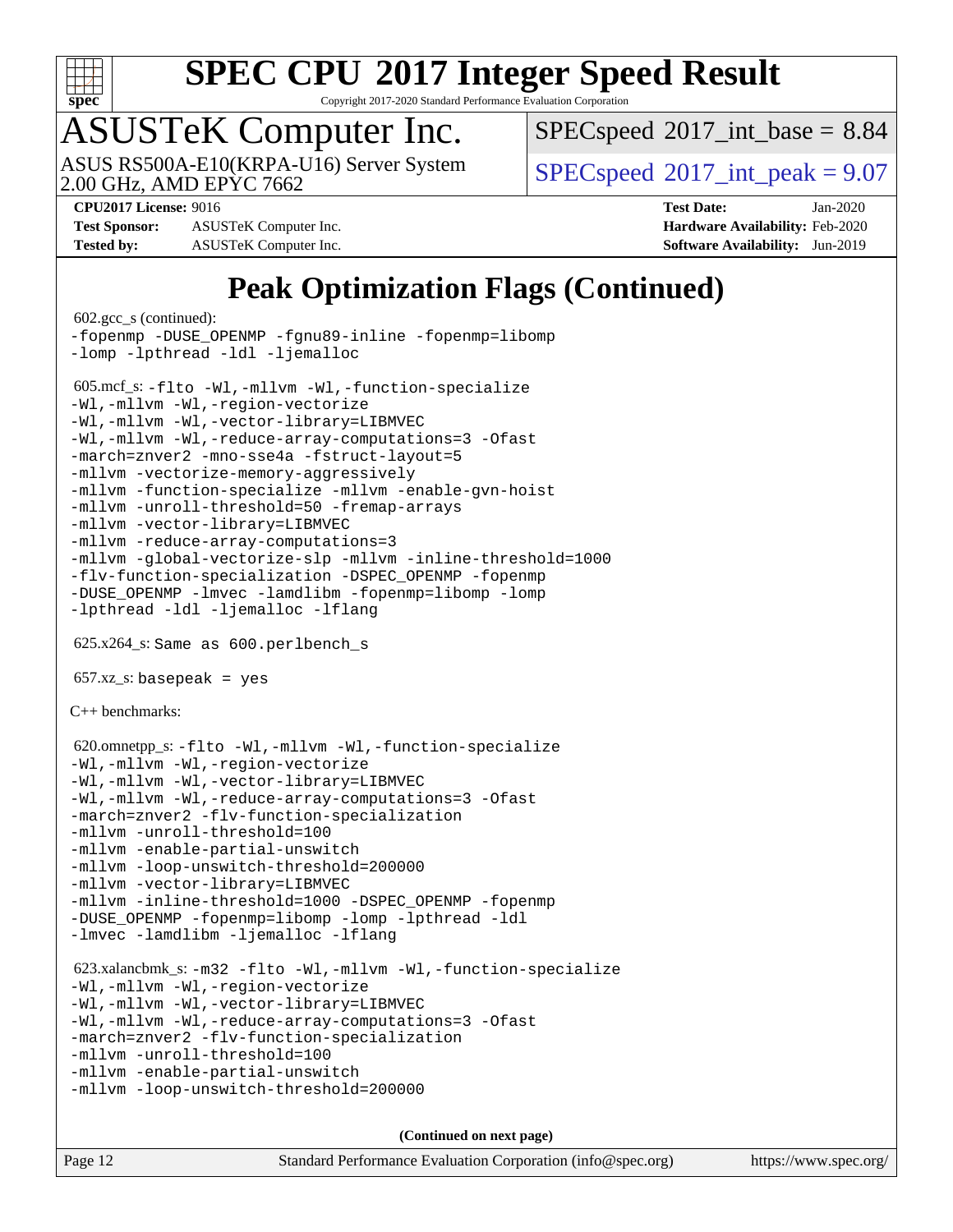

Copyright 2017-2020 Standard Performance Evaluation Corporation

## ASUSTeK Computer Inc.

2.00 GHz, AMD EPYC 7662 ASUS RS500A-E10(KRPA-U16) Server System  $\sqrt{\text{SPEC speed}^{\otimes}2017\text{ int peak}} = 9.07$ 

 $SPECspeed^{\circ}2017\_int\_base = 8.84$  $SPECspeed^{\circ}2017\_int\_base = 8.84$ 

**[Test Sponsor:](http://www.spec.org/auto/cpu2017/Docs/result-fields.html#TestSponsor)** ASUSTeK Computer Inc. **[Hardware Availability:](http://www.spec.org/auto/cpu2017/Docs/result-fields.html#HardwareAvailability)** Feb-2020 **[Tested by:](http://www.spec.org/auto/cpu2017/Docs/result-fields.html#Testedby)** ASUSTeK Computer Inc. **[Software Availability:](http://www.spec.org/auto/cpu2017/Docs/result-fields.html#SoftwareAvailability)** Jun-2019

**[CPU2017 License:](http://www.spec.org/auto/cpu2017/Docs/result-fields.html#CPU2017License)** 9016 **[Test Date:](http://www.spec.org/auto/cpu2017/Docs/result-fields.html#TestDate)** Jan-2020

## **[Peak Optimization Flags \(Continued\)](http://www.spec.org/auto/cpu2017/Docs/result-fields.html#PeakOptimizationFlags)**

 623.xalancbmk\_s (continued): [-mllvm -vector-library=LIBMVEC](http://www.spec.org/cpu2017/results/res2020q2/cpu2017-20200329-21524.flags.html#user_peakCXXOPTIMIZE623_xalancbmk_s_F-use-vector-library_e584e20b4f7ec96aa109254b65d8e01d864f3d68580371b9d93ed7c338191d4cfce20c3c864632264effc6bbe4c7c38153d02096a342ee92501c4a53204a7871) [-mllvm -inline-threshold=1000](http://www.spec.org/cpu2017/results/res2020q2/cpu2017-20200329-21524.flags.html#user_peakCXXOPTIMIZE623_xalancbmk_s_dragonegg-llvm-inline-threshold_b7832241b0a6397e4ecdbaf0eb7defdc10f885c2a282fa3240fdc99844d543fda39cf8a4a9dccf68cf19b5438ac3b455264f478df15da0f4988afa40d8243bab) [-DSPEC\\_OPENMP](http://www.spec.org/cpu2017/results/res2020q2/cpu2017-20200329-21524.flags.html#suite_peakEXTRA_OPTIMIZE623_xalancbmk_s_DSPEC_OPENMP) [-fopenmp](http://www.spec.org/cpu2017/results/res2020q2/cpu2017-20200329-21524.flags.html#user_peakEXTRA_OPTIMIZE623_xalancbmk_s_aocc-fopenmp) [-DUSE\\_OPENMP](http://www.spec.org/cpu2017/results/res2020q2/cpu2017-20200329-21524.flags.html#user_peakEXTRA_OPTIMIZE623_xalancbmk_s_F-DUSE_OPENMP) [-fopenmp=libomp](http://www.spec.org/cpu2017/results/res2020q2/cpu2017-20200329-21524.flags.html#user_peakEXTRA_LIBS623_xalancbmk_s_aocc-fopenmp_3eb6ab80166bcc84161ff8c20c8d5bc344f88119f45620444596454f7d72e99b7a0ceefc2d1b4d190bd07306bbfdfc20f11f5a2dc69c9b03c72239f8406741c3) [-lomp](http://www.spec.org/cpu2017/results/res2020q2/cpu2017-20200329-21524.flags.html#user_peakEXTRA_LIBS623_xalancbmk_s_F-lomp) [-lpthread](http://www.spec.org/cpu2017/results/res2020q2/cpu2017-20200329-21524.flags.html#user_peakEXTRA_LIBS623_xalancbmk_s_F-lpthread) [-ldl](http://www.spec.org/cpu2017/results/res2020q2/cpu2017-20200329-21524.flags.html#user_peakEXTRA_LIBS623_xalancbmk_s_F-ldl) [-ljemalloc](http://www.spec.org/cpu2017/results/res2020q2/cpu2017-20200329-21524.flags.html#user_peakEXTRA_LIBS623_xalancbmk_s_jemalloc-lib) 631.deepsjeng\_s: Same as 620.omnetpp\_s  $641.$ leela\_s: basepeak = yes [Fortran benchmarks](http://www.spec.org/auto/cpu2017/Docs/result-fields.html#Fortranbenchmarks): [-flto](http://www.spec.org/cpu2017/results/res2020q2/cpu2017-20200329-21524.flags.html#user_FCpeak_aocc-flto) [-Wl,-mllvm -Wl,-function-specialize](http://www.spec.org/cpu2017/results/res2020q2/cpu2017-20200329-21524.flags.html#user_FCpeak_F-function-specialize_7e7e661e57922243ee67c9a1251cb8910e607325179a0ce7f2884e09a6f5d4a5ef0ae4f37e8a2a11c95fc48e931f06dc2b6016f14b511fcb441e048bef1b065a) [-Wl,-mllvm -Wl,-region-vectorize](http://www.spec.org/cpu2017/results/res2020q2/cpu2017-20200329-21524.flags.html#user_FCpeak_F-region-vectorize_fb6c6b5aa293c88efc6c7c2b52b20755e943585b1fe8658c35afef78727fff56e1a56891413c30e36b8e2a6f9a71126986319243e80eb6110b78b288f533c52b) [-Wl,-mllvm -Wl,-vector-library=LIBMVEC](http://www.spec.org/cpu2017/results/res2020q2/cpu2017-20200329-21524.flags.html#user_FCpeak_F-use-vector-library_0a14b27fae317f283640384a31f7bfcc2bd4c1d0b5cfc618a3a430800c9b20217b00f61303eff223a3251b4f06ffbc9739dc5296db9d1fbb9ad24a3939d86d66) [-Wl,-mllvm -Wl,-reduce-array-computations=3](http://www.spec.org/cpu2017/results/res2020q2/cpu2017-20200329-21524.flags.html#user_FCpeak_F-reduce-array-computations_b882aefe7a5dda4e33149f6299762b9a720dace3e498e13756f4c04e5a19edf5315c1f3993de2e61ec41e8c206231f84e05da7040e1bb5d69ba27d10a12507e4) [-ffast-math](http://www.spec.org/cpu2017/results/res2020q2/cpu2017-20200329-21524.flags.html#user_FCpeak_aocc-ffast-math) [-Wl,-mllvm -Wl,-inline-recursion=4](http://www.spec.org/cpu2017/results/res2020q2/cpu2017-20200329-21524.flags.html#user_FCpeak_F-inline-recursion) [-Wl,-mllvm -Wl,-lsr-in-nested-loop](http://www.spec.org/cpu2017/results/res2020q2/cpu2017-20200329-21524.flags.html#user_FCpeak_F-lsr-in-nested-loop_de4bc7331d07d857538198a5cc9592bc905d78a18065d49b9acfd1f777ae9eca5716aaa3e0e674a48e2e5ec9dad184ee0c682635ad7eff4181b32ab748bf2f49) [-Wl,-mllvm -Wl,-enable-iv-split](http://www.spec.org/cpu2017/results/res2020q2/cpu2017-20200329-21524.flags.html#user_FCpeak_F-enable-iv-split_efc18925ba63acc4bb74cb6e43d0987b7b3cf01924ad910e2a6edbbbd0f8b582e31f1ee7ccede3f08176ef2ad41c69507170fb32301bf478d45ceb38dfb89c5e) [-O3](http://www.spec.org/cpu2017/results/res2020q2/cpu2017-20200329-21524.flags.html#user_FCpeak_F-O3) [-march=znver2](http://www.spec.org/cpu2017/results/res2020q2/cpu2017-20200329-21524.flags.html#user_FCpeak_aocc-march_3e2e19cff2eeef60c5d90b059483627c9ea47eca6d66670dbd53f9185f6439e27eb5e104cf773e9e8ab18c8842ce63e461a3e948d0214bd567ef3ade411bf467) [-funroll-loops](http://www.spec.org/cpu2017/results/res2020q2/cpu2017-20200329-21524.flags.html#user_FCpeak_aocc-unroll-loops) [-Mrecursive](http://www.spec.org/cpu2017/results/res2020q2/cpu2017-20200329-21524.flags.html#user_FCpeak_F-mrecursive_20a145d63f12d5750a899e17d4450b5b8b40330a9bb4af13688ca650e6fb30857bbbe44fb35cdbb895df6e5b2769de0a0d7659f51ff17acfbef6febafec4023f) [-mllvm -vector-library=LIBMVEC](http://www.spec.org/cpu2017/results/res2020q2/cpu2017-20200329-21524.flags.html#user_FCpeak_F-use-vector-library_e584e20b4f7ec96aa109254b65d8e01d864f3d68580371b9d93ed7c338191d4cfce20c3c864632264effc6bbe4c7c38153d02096a342ee92501c4a53204a7871) [-mllvm -disable-indvar-simplify](http://www.spec.org/cpu2017/results/res2020q2/cpu2017-20200329-21524.flags.html#user_FCpeak_F-disable-indvar-simplify_c8d861bf19eba5001219ab52ef051176e06bf3166017d5c1ce87aec66e795c6723d10bf23d5a91730d61ad4b3f566b39dd0a4d6e5b2af269ebae30428a1f3630) [-mllvm -unroll-aggressive](http://www.spec.org/cpu2017/results/res2020q2/cpu2017-20200329-21524.flags.html#user_FCpeak_F-unroll-aggressive_a366db20af3fd871754361e6b05945ac700b8c3fc538cc6688c755ae5874c6da3d6f3bb6e8d93320d5094064830fdb2c06064831f0f08d916cd8f333e5dba6d9) [-mllvm -unroll-threshold=150](http://www.spec.org/cpu2017/results/res2020q2/cpu2017-20200329-21524.flags.html#user_FCpeak_F-unroll-threshold_3352736ce55666ed13437f5f5fd6693920e68d4dfd26bba42492bb1c46b6d7692ff5ba7bd4d2ebdab48d140ca981a39154ff0664b4d322a66fc3d1aafa4d7ffe) [-DSPEC\\_OPENMP](http://www.spec.org/cpu2017/results/res2020q2/cpu2017-20200329-21524.flags.html#suite_FCpeak_DSPEC_OPENMP) [-fopenmp](http://www.spec.org/cpu2017/results/res2020q2/cpu2017-20200329-21524.flags.html#user_FCpeak_aocc-fopenmp) [-DUSE\\_OPENMP](http://www.spec.org/cpu2017/results/res2020q2/cpu2017-20200329-21524.flags.html#user_FCpeak_F-DUSE_OPENMP) [-fopenmp=libomp](http://www.spec.org/cpu2017/results/res2020q2/cpu2017-20200329-21524.flags.html#user_FCpeak_aocc-fopenmp_3eb6ab80166bcc84161ff8c20c8d5bc344f88119f45620444596454f7d72e99b7a0ceefc2d1b4d190bd07306bbfdfc20f11f5a2dc69c9b03c72239f8406741c3) [-lomp](http://www.spec.org/cpu2017/results/res2020q2/cpu2017-20200329-21524.flags.html#user_FCpeak_F-lomp) [-lpthread](http://www.spec.org/cpu2017/results/res2020q2/cpu2017-20200329-21524.flags.html#user_FCpeak_F-lpthread) [-ldl](http://www.spec.org/cpu2017/results/res2020q2/cpu2017-20200329-21524.flags.html#user_FCpeak_F-ldl) [-lmvec](http://www.spec.org/cpu2017/results/res2020q2/cpu2017-20200329-21524.flags.html#user_FCpeak_F-lmvec) [-lamdlibm](http://www.spec.org/cpu2017/results/res2020q2/cpu2017-20200329-21524.flags.html#user_FCpeak_F-lamdlibm) [-ljemalloc](http://www.spec.org/cpu2017/results/res2020q2/cpu2017-20200329-21524.flags.html#user_FCpeak_jemalloc-lib) [-lflang](http://www.spec.org/cpu2017/results/res2020q2/cpu2017-20200329-21524.flags.html#user_FCpeak_F-lflang)

#### **[Peak Other Flags](http://www.spec.org/auto/cpu2017/Docs/result-fields.html#PeakOtherFlags)**

[C benchmarks](http://www.spec.org/auto/cpu2017/Docs/result-fields.html#Cbenchmarks): [-Wno-return-type](http://www.spec.org/cpu2017/results/res2020q2/cpu2017-20200329-21524.flags.html#user_CCpeak_F-Waocc-no-return-type)

[C++ benchmarks \(except as noted below\):](http://www.spec.org/auto/cpu2017/Docs/result-fields.html#CXXbenchmarksexceptasnotedbelow) [-Wno-return-type](http://www.spec.org/cpu2017/results/res2020q2/cpu2017-20200329-21524.flags.html#user_CXXpeak_F-Waocc-no-return-type)

 623.xalancbmk\_s: [-Wno-return-type](http://www.spec.org/cpu2017/results/res2020q2/cpu2017-20200329-21524.flags.html#user_peakEXTRA_OPTIMIZE623_xalancbmk_s_F-Waocc-no-return-type) [-L/sppo/dev/cpu2017/v110/amd\\_speed\\_aocc200\\_rome\\_C\\_lib/32](http://www.spec.org/cpu2017/results/res2020q2/cpu2017-20200329-21524.flags.html#user_peakEXTRA_LIBS623_xalancbmk_s_Link_path_63ee90d89b3ac3fd9690bbddc2d02e7d850e915eeb963d28f446ad72eda1c299788b6eb12985a714479b71fcfca1b6bf541ff65c39f6615139e350b1e59e0bed)

[Fortran benchmarks](http://www.spec.org/auto/cpu2017/Docs/result-fields.html#Fortranbenchmarks):

[-Wno-return-type](http://www.spec.org/cpu2017/results/res2020q2/cpu2017-20200329-21524.flags.html#user_FCpeak_F-Waocc-no-return-type)

[The flags files that were used to format this result can be browsed at](tmsearch)

<http://www.spec.org/cpu2017/flags/ASUSTekPlatform-Settings-AMD-Rome-V1.0-revG.html> <http://www.spec.org/cpu2017/flags/aocc200-flags-A1.2019-09-17.html>

[You can also download the XML flags sources by saving the following links:](tmsearch)

<http://www.spec.org/cpu2017/flags/ASUSTekPlatform-Settings-AMD-Rome-V1.0-revG.xml> <http://www.spec.org/cpu2017/flags/aocc200-flags-A1.2019-09-17.xml>

Page 13 Standard Performance Evaluation Corporation [\(info@spec.org\)](mailto:info@spec.org) <https://www.spec.org/>